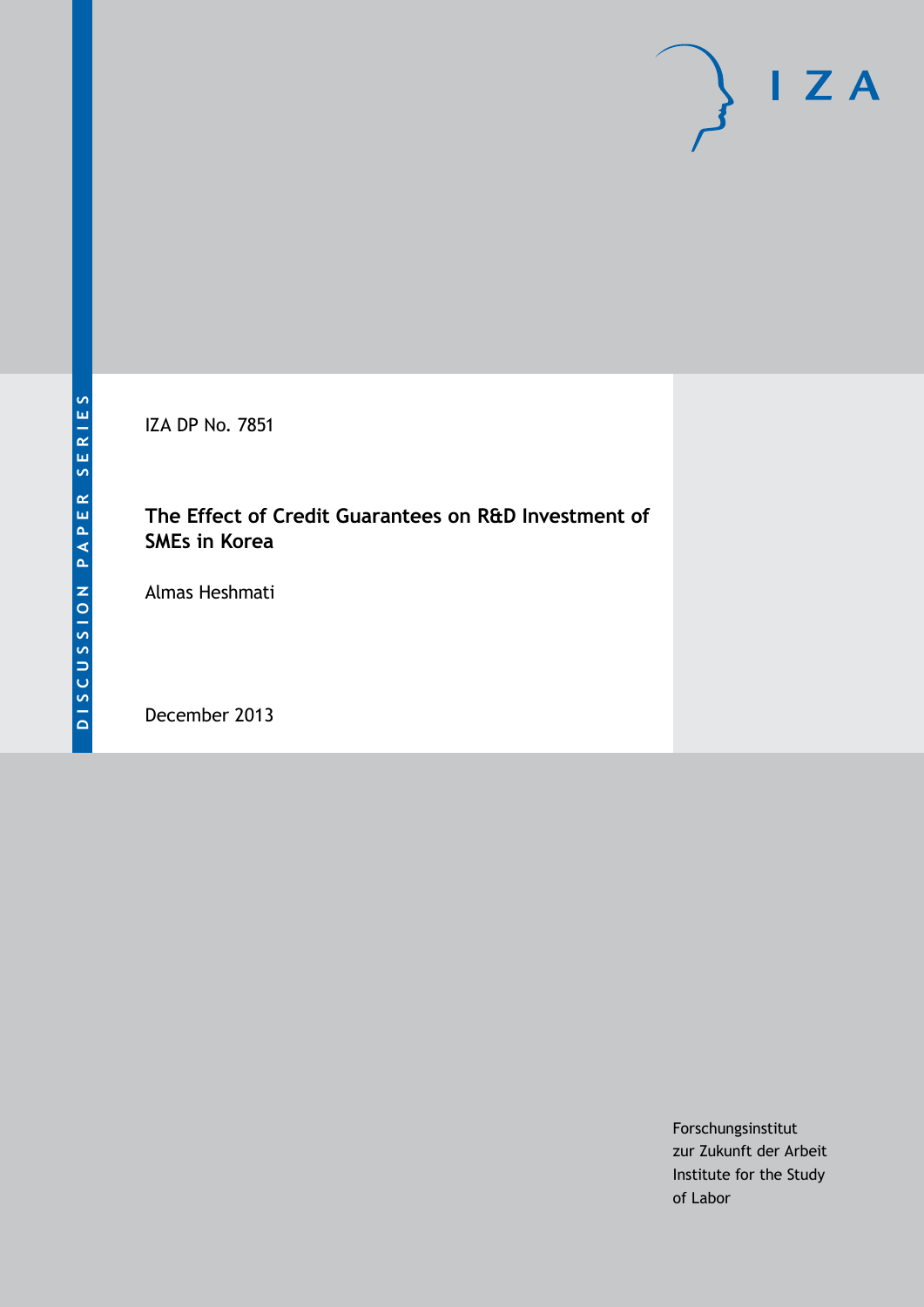# **The Effect of Credit Guarantees on R&D Investment of SMEs in Korea**

**Almas Heshmati**

*Sogang University and IZA*

Discussion Paper No. 7851 December 2013

IZA

P.O. Box 7240 53072 Bonn **Germany** 

Phone: +49-228-3894-0 Fax: +49-228-3894-180 E-mail: [iza@iza.org](mailto:iza@iza.org)

Any opinions expressed here are those of the author(s) and not those of IZA. Research published in this series may include views on policy, but the institute itself takes no institutional policy positions. The IZA research network is committed to the IZA Guiding Principles of Research Integrity.

The Institute for the Study of Labor (IZA) in Bonn is a local and virtual international research center and a place of communication between science, politics and business. IZA is an independent nonprofit organization supported by Deutsche Post Foundation. The center is associated with the University of Bonn and offers a stimulating research environment through its international network, workshops and conferences, data service, project support, research visits and doctoral program. IZA engages in (i) original and internationally competitive research in all fields of labor economics, (ii) development of policy concepts, and (iii) dissemination of research results and concepts to the interested public.

IZA Discussion Papers often represent preliminary work and are circulated to encourage discussion. Citation of such a paper should account for its provisional character. A revised version may be available directly from the author.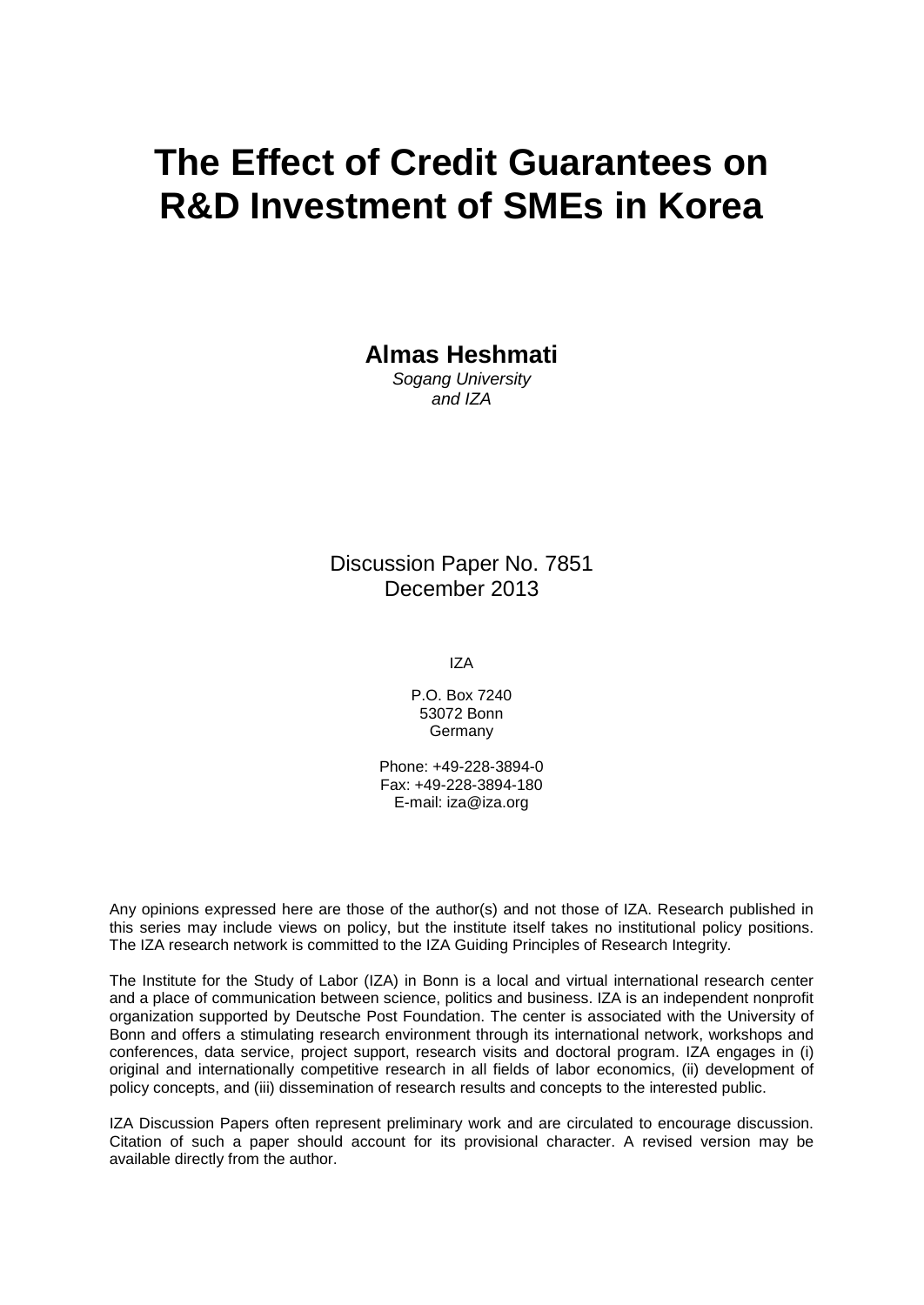IZA Discussion Paper No. 7851 December 2013

## **ABSTRACT**

## **The Effect of Credit Guarantees on R&D Investment of SMEs in Korea**

Korean government has invested significant amount of resources through credit guarantee funds to promote SMEs survival, performance and R&D investment. This study attempts to identify determinants of provision of credit guarantees and estimate their effects on firms R&D expenditures. The relationship between duration of credit and firm's survival and performance is also investigated. Account is made for heterogeneity by various characteristics of firms when looking at credit guarantee and in-house R&D investment relationships. This study results in identification of factors that enhances efficiency of funds and their effects on firms' R&D investment behavior. It enables feedback effects on the public funds selection of firms guaranteed. A number of policy measures are proposed to promote a better balance between public and private investments to reduce the risk of business failure.

JEL Classification: C13, D92, G28, L25, O32, O38

Keywords: Credit Guarantee, SMEs, public funds, R&D investment, firm performance, firm survival, Death Valley

Corresponding author:

Almas Heshmati Department of Economics, Room K526 Sogang University 35 Baekbeom-ro Mapo-gu, Seoul 121-742 Korea E-mail: [heshmati@sogang.ac.kr](mailto:heshmati@sogang.ac.kr)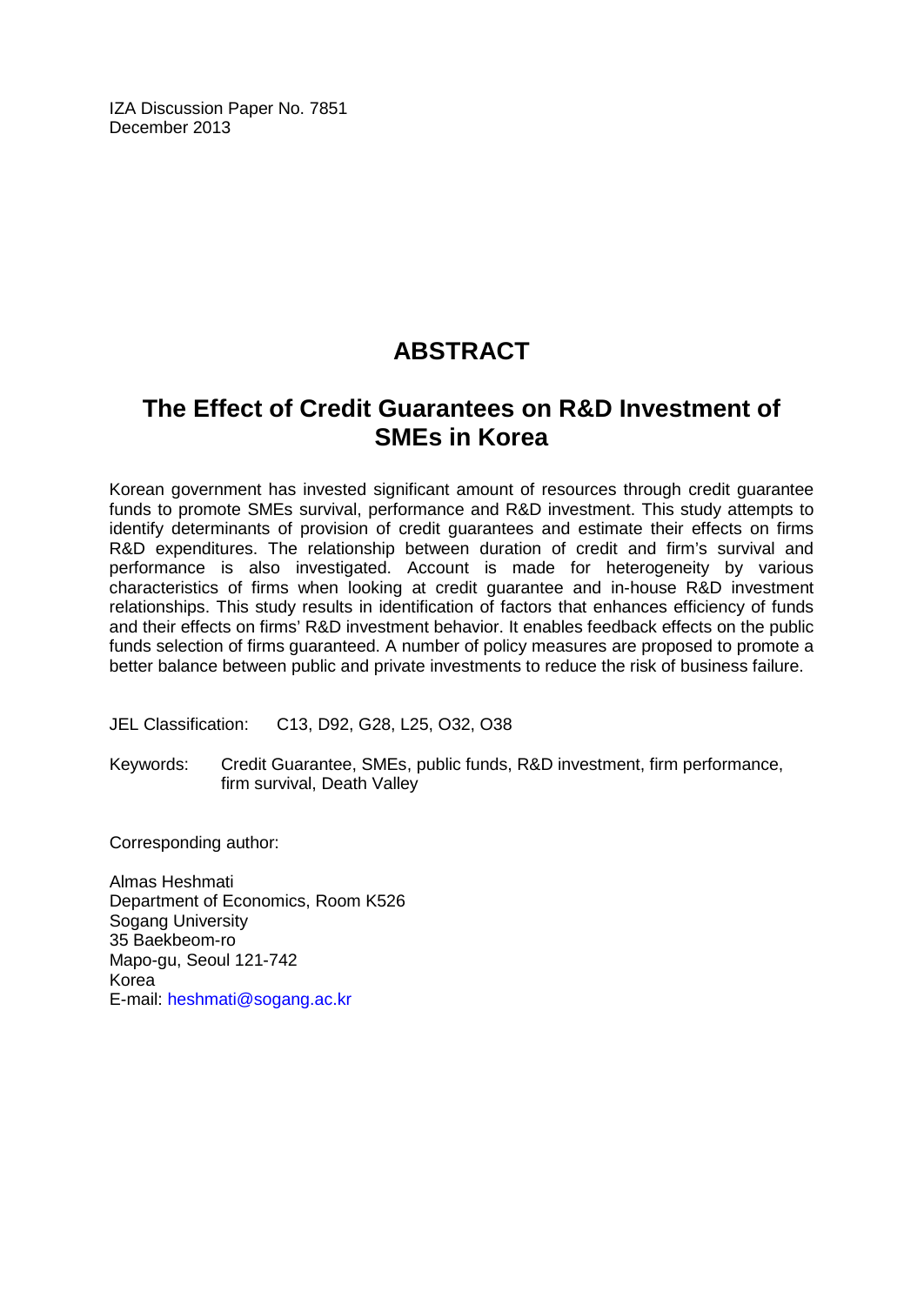#### **1. INTRODUCTION**

Despite the integral role of SME (Small and Medium Enterprises) in Korean economy, most SMEs were in financially difficult positions with circulation of the cash flow. Accordingly, the Korean government has been investing in funds to boost these SMEs' economic activities. However, the evaluation of governmental funds' performance has not been carried out effectively. In order to manage such funds effectively, comprehensive evaluation procedures are necessary to be performed and the resulting feedback information be provided to better select firms eligible for the future governmental funds. By analyzing the failure factors of firms, we identify factors determining the funds efficiency in the performance and its impacts on survival, performance and R&D investment of the firms.

Most of the previous studies dealing with the evaluation of governmental investments have considered the output performances only. For instance, the report from the SMBA (Small and Medium Business Administration in Korea, 2002) has shown the performance evaluation using an AHP (Analytical Hierarchy Process). With the same methodology, Yurdakula and Tansel (2004) proposed a credit evaluation model for the banks to determine the credibility of the manufacturing firms in an effort to measure their long-term profitability. Frei and Harker (1999) used AHP to measure the performance of the aggregate process of the banking industry. But these studies have not considered the effects of input factors. Some other studies (Banker et. al, 2004; Martinsons et. al, 1999; Milis and Mercken, 2004) have used BSC (Balanced Score Card) in order to evaluate the performance of the investments or projects. Kang et al. (2008) and Oh et al. (2009) used regression analysis and matching methods to evaluate the effects of credit guarantee on survival and performance of firms.

The results of the performance evaluation in the previous studies do not provide enough feedback information to predict the worthy credit recipients in future. In this study we analyze data from 45,749 Korean firms which requested credit guarantees from credit guarantee funds, during the period 2001 to 2004. We analyze the relationship between credit provision and firms R&D investment in several interrelated steps. First this study finds systematic heterogeneity by characteristics of recipients such as industrial sector, technology level, size groups, age, ownership and location of firms. Second, based on longitudinal data from technology-based start-ups we identify factors determining the level of credit guarantee and inhouse R&D investment. In particular the emphasis is on the interaction between credit guarantee and in-house R&D investment and their impacts on survival and performance of SMEs. The results is used to suggest policy recommendations for targeting policy measures to promote a better balance between public and private investment components to reduce the need for credit guarantee and risk of business failure.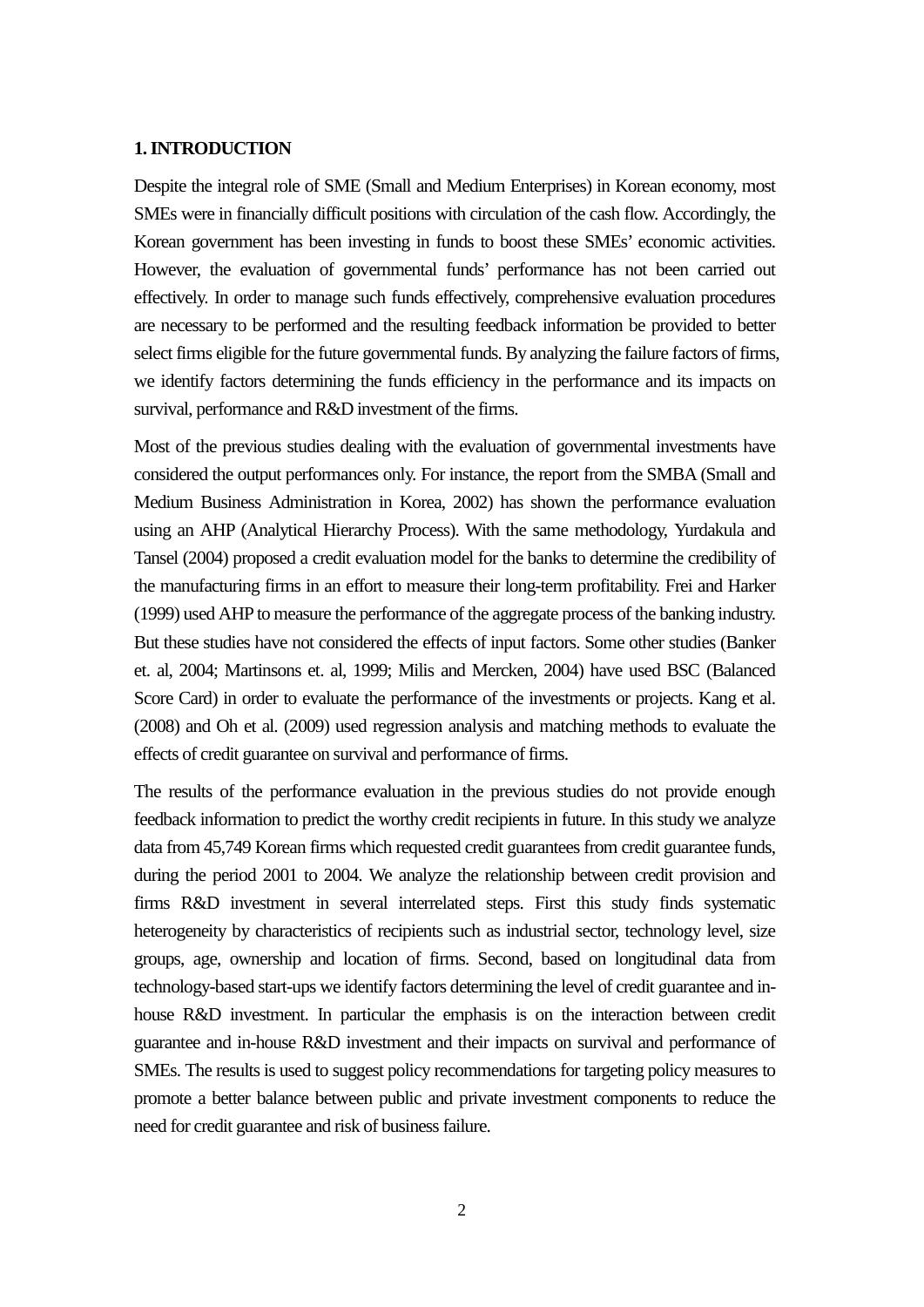This study is organized as follows. Section 2 introduces an overview of the public funds invested in SMEs. In Section 3, we propose a research design. In Section 4, the proposed methodology is applied to evaluating credit supply to SME in Korea. Section 5 summarizes the results and provides suggestions for further research.

#### **2. REVIEW OF R&D AND SME POLICIES**

#### **2.1 Public and private R&D policy**

The development of equilibrium or neo-classical models of fiscal policy has, among other things, brought attention to the role of public investment as a productive input to private production<sup>1</sup>. Within these models, certain types of public investment, broadly referred to as infrastructure, are conjectured to raise the productivity of private capital and labor and so raises private investment. Arrow and Kurz (1970) studied public investment, the rate of return and optimal fiscal policy. Arping et al. (2010) compares credit guarantees versus co-funding in public initiatives to support entrepreneurs. Aschauer (1989a) discusses productivity of public expenditure while Aschauer (1989b) refers to this as the crowding in effect of public investment. In the later study which examines the response of private investment to changes in public investment, he finds quite strong evidence in support of long-run positive impact on private investment. He interprets this as evidence of a productive and complementary role for public investment. David et al. (2000) reviewed the econometric evidence on the complementarity or substitutability of public R&D for private R&D.

A useful framework for understanding how public R&D affects R&D funding decisions in the private sector is provided by an adaptation of a model of firm-level investment behavior. To our knowledge, such a framework was first employed for this purpose by Howe and McFetridge (1976). It postulates that, at each point in time, an array of potential R&D investment projects is available. The firm is assumed to rationally consider the expected cost and benefit streams for each project, in order to calculate its expected rate of return. Under certain conditions, these can be thought of as internal rates of return and therefore used by the firm in question to rank the associated projects in descending order of anticipated yield, thereby forming its marginal rate of return schedule.

The firm faces a marginal cost of capital schedule, which reflects the opportunity cost of investment funds at different levels of R&D investment. As the volume of R&D investment is increased the firm will have to move from financing projects with internally generated funds to

<span id="page-4-0"></span><sup>&</sup>lt;sup>1</sup> Baxter and King (1993) elaborate with fiscal policy in general equilibrium. The equilibrium approach to fiscal policy is discussed at length in Aschauer (1988) and Barro (1989).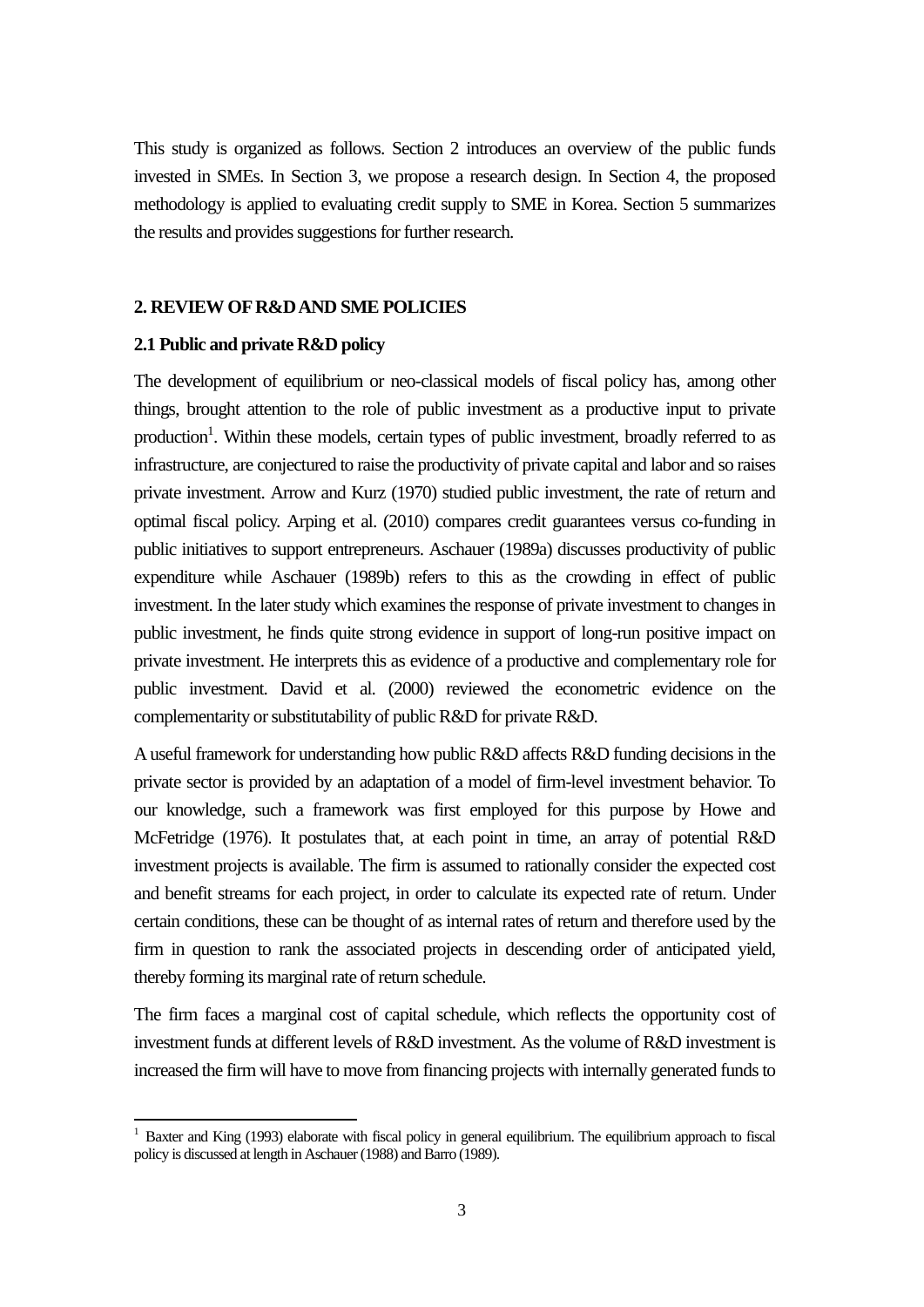calling upon external (equity and debt) funding. This must be so even were it the case that all of the firm's R&D investment remained financed out of retained earnings; at the margin, expansion of the R&D investment budget would force the firm to turn to external financing for its tangible capital acquisitions.

#### **2.2 Development of SME policy in Korea**

There has been considerable change in the orientation of the Korean government policies with respect to SMEs over time. In the 1960s and early 1970s, in the pursuit of rapid economic development, and in the absence of market and other institutions capable of providing support to small and new firms, SMEs were relatively neglected. Public policy was directed to providing credit and other support to those firms, perhaps originally small, but which had managed to succeed in export markets and hence which had grown to be very large. Firms and sectors were assigned ambitious growth quotas. Failure to meet these quotas could result in the loss of access to highly subsidized policy loans or other penalties. SMEs, on the other hand, had access primarily only to credit on the informal market at high interest rates.

When in the 1970s the government's development plan assigned top priority to heavy and chemical industries and exports, SMEs were put in an even more unfavorable position. A SME bank had been set up, but loan repayment rates were quite low, transaction costs very high and hence making little difference for SMEs in general. Even in the late 1960s, however, some seeds were set for the beginnings of an effective SME support system. KCGF was created to facilitate the provision of bank credit to SMEs. A special trading corporation was set up for assisting SMEs in export market. In 1979 the Small and Medium Industry Promotion Corporation was established for the purpose of providing technical assistance and training programs to SMEs.

In the 1980s the shift toward a stronger SME support system and policies aimed at overcoming the earlier neglect of SMEs accelerated. The new constitution stipulated that the protection and promotion of SMEs should be included among the basic responsibilities of the government. A series of laws was passed to turn this broad objective into a body of law. Many specific-purpose credit funds were set up, for example, to help rural industries, to foster venture capital designed to assist small high tech startups, to foster collective or cooperative activities among SMEs, to help older SMEs update their technology, and even to help existing SMEs to relocate some of their operations abroad. An ambitious system for identifying and providing various kinds of support for "promising SMEs" was established, and both commercial banks and rural local banks were required to allocate minimum specified percentages of their loans to SMEs. Such quotas were even forced on nonbank financial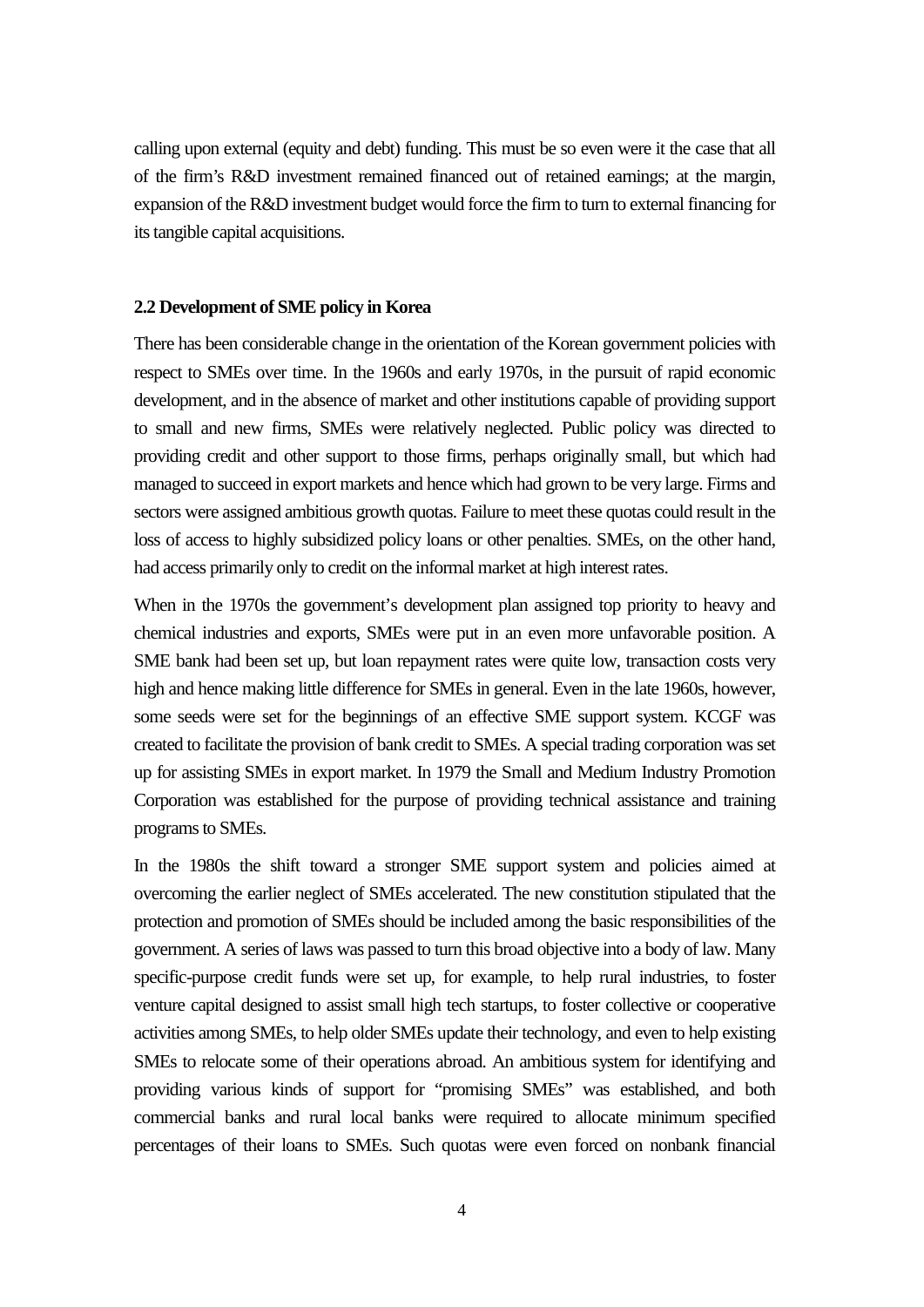institutions, such as insurance companies. Various tax breaks to SMEs for special purposes were also implemented.

The 1980s and 1990s have also seen a proliferation of technical research centers, institutes, standards centers, productivity centers, and a design and packaging center organized as either government or nonprofit agencies. Although not developed exclusively for use by SMEs, several of these agencies were in fact fairly heavily used by SMEs. Moreover, as the internal capabilities of LSEs increased with accumulated experience and staff additions, LSEs had less need to rely on those external agencies, such as the Korean Overseas Trading Association (KOTRA), which had earlier catered almost exclusively to LSEs. Some of the new centers have also proliferated into networks of either regional general-purpose agencies or national but highly specialized ones.

Nevertheless, because of the large number of programs and agencies, the lack of data on both their benefits and costs, and the likelihood that their effects would appear only in the relatively long run, the proper evaluation of these programs and organizations is quite a challenge. Kim and Nugent (1999), as part of a broader multi-country study, made a qualitative attempt to evaluate the usefulness of these programs in a relatively small sample of mostly exporting SMEs. Four different subsectors were chosen to reflect different environmental conditions. While no attempt was made to obtain cost of program data, the use of each of three different types of SME support was investigated. Lee (2006) analysis the effectiveness of government's occupational skills development strategies for SMEs. The effectiveness of public credit guarantees in the Japanese loan market is investigated by Uesugi et al. (2010).

In addition to the above studies, the issue of SMEs policy constraints is discussed in Nugent and Yhee (2002), Luck (2002) and Laeven (2002). Park et al. (2013) looked into the credit spreads. Ono et al. (2013) investigate whether lending relationships is beneficial or harmful for public credit guarantees. Ghosh and Ghosh (1999) ask whether there was a credit crunch in East Asia. The credit crunch and availability of credit to SMEs is also investigated in Hancock and Wilcox (1998). Domac and Ferri (1998), Dong (1998) and Borensztein and Lee (2002) investigate the impacts of financial crisis and credit crunch on firms under the Asian financial crisis. Kim (1999) asks if credit channel was a key monetary transmission mechanism following the financial crisis. Moon and Sohn (2005) use intelligence approach for effective management of governmental funds for SMEs.

#### **2.3 The credit guarantee system and its development in Korea**

Credit guarantee system was first introduced in 1961 in Korea for the purpose of alleviation of the financial difficulties of SMEs. Nowadays, there are two public credit guarantee funds in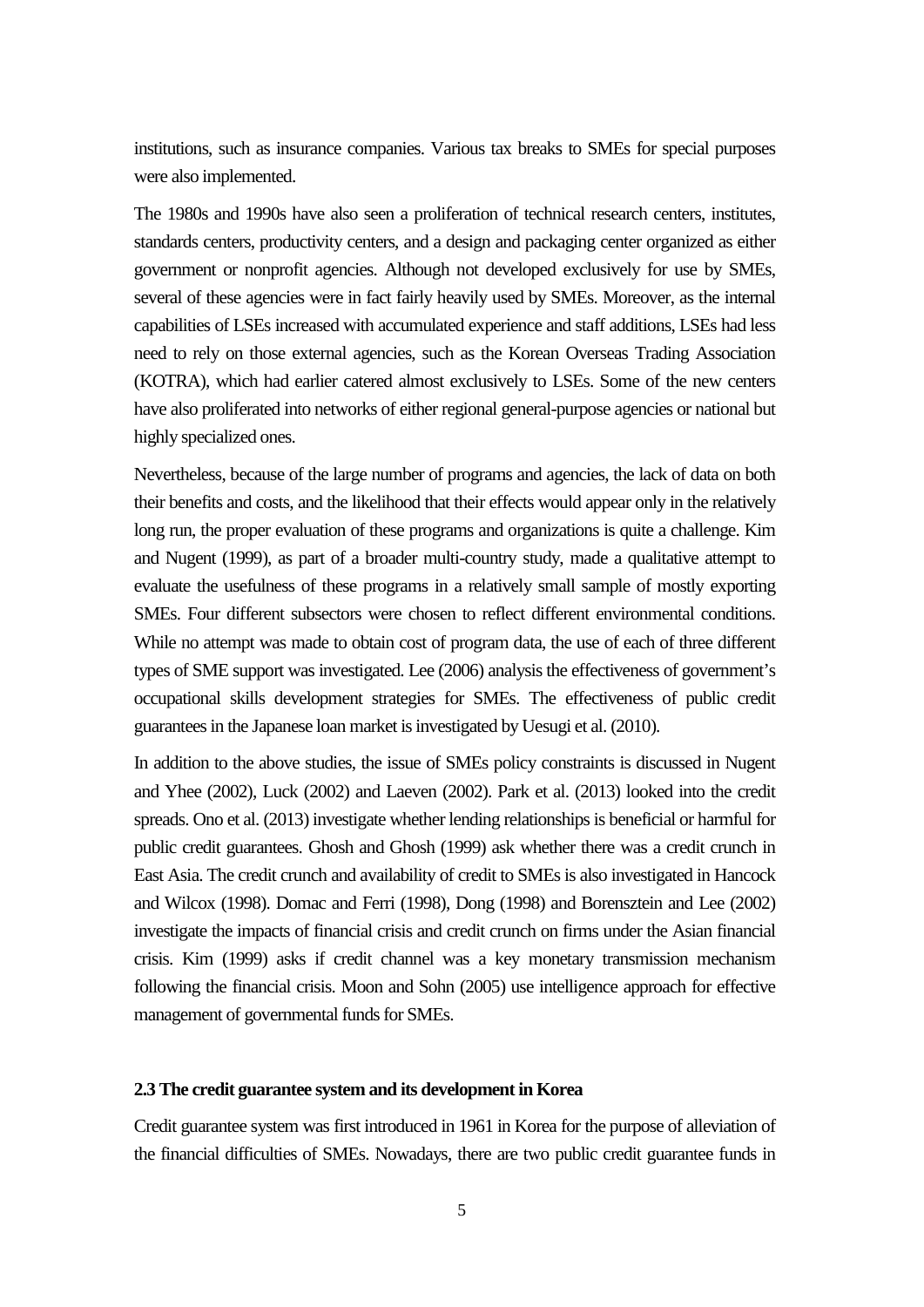Korea, Korea Credit Guarantee fund (KCGF) and Korea Technology Credit Guarantee Fund (KOTEC). They were founded to achieve different policy goals. However, the goal of KOTEC was not executed thoroughly although it was established to foster technology-based firms and to promote technological innovation. The amount of guarantee provided based on technology evaluation has been less than 10% of total amount of guarantee until 2004.

Even though both credit guarantee institutions are established to support SMEs, they have guaranteed relatively small LSEs, especially during the 1997 economic crisis, as well. In 1998, Korean SMEs were severely shocked at economic crisis caused by deficiency of foreign currency. Interest rates soared continuously and many enterprises went bankrupt. Consequently, as a measure to support SMEs who suffered heavily from lack of finance, the amount of credit guarantee increased as well. The balance of guarantee came up to 45.7 trillion won<sup>2</sup>, or 6.1% of GDP, in 2003 as shown in Table 1.

#### [Insert Table 1 about here]

Capital funds for credit guarantee services consist mainly of contributions from the government and financial institutions. From a view of opponents, excessive guarantees hinder growth of the financial market causing inefficiency in resource allocation and negative effects in the long term. Moreover, there are innate factors to provoke moral hazard in the guarantee system. Since the present guarantee rate is too high, 85%, exceeding the international rate, 60- 70%, it results in reduced incentives by lenders to investigate applicants thoroughly.

There are few recent studies evaluating the effects of credit guarantee policy on survival and performance of SMEs in Korea. These studies use firm level data from both credit guarantee institutes covering the period 2000-2004. Kang et al. (2008) analyzed the relationship between credit guarantee, the survival and performance of guaranteed firm. Results suggest that credit guarantee frequency enhanced firm performance but the effects of guarantee amount was ambiguous. Thus, credit guarantee satisfied only partially its goals in supporting SMEs. Oh et al. (2009) used matching techniques to compare guaranteed and non-guaranteed firms with respect to different performance indicators. Results suggest that credit guarantee influenced the size and survival rate of firms but not their R&D and investment.

#### **3. DATA AND RESEARCH DESIGN**

Our analysis is based on information on 45,749 firms which requested credit guarantees from one or both of two credit guarantee funds during the period from 2000 to 2004. All applicants provided basic information as well as financial data of previous years.

<sup>&</sup>lt;sup>2</sup> Averagely US  $$1 = 1,050$  won in 2013 sourced by the Bank of Korea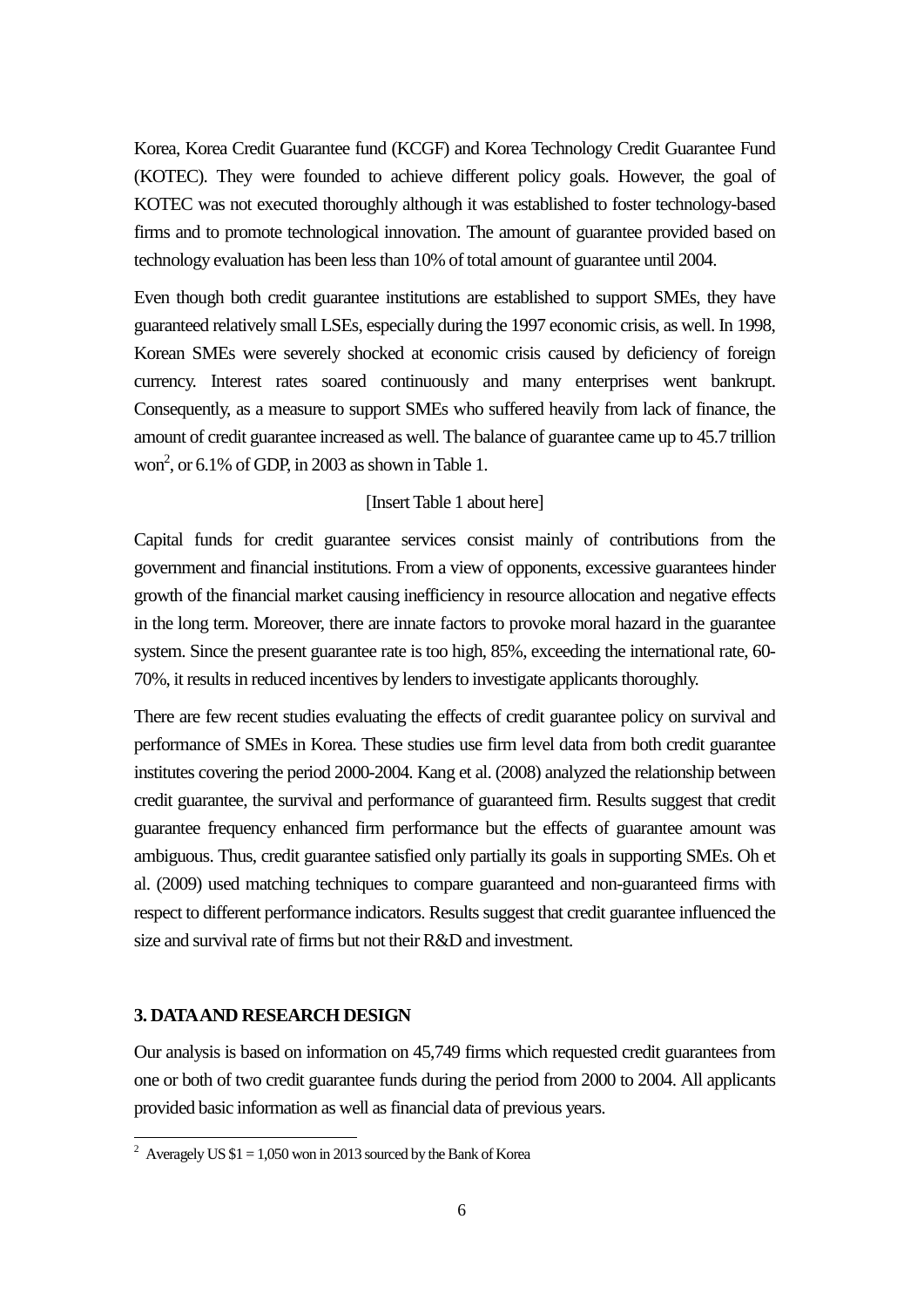We start exploring our data by looking at descriptive evidence. In Table 2, the age (Age) variable indicates the age of firms since their establishment. Also, we obtain information on whether the firms has received guarantee, the amount (CGamount) received and its frequency (CGnumber). A number of firm characteristics are used in determination of provision of credit guarantee and the amount. These are related to the size of firm or number of employees (Employee), and technology capability such as the CEOs education (CEOedu), firms development cost (Inhouse), new technology based firms (NTBF), and holdings of patents (Patent). The financial variables include total assets (Totassets), intangible share of assets (Intangshare), liability (Dratio), stockholder's equity (Totshequ), net income (Netincome) and income taxes (Tax). In addition interaction of credit guarantee amount and net income is used to capture nonlinearity in the relationship.

#### [Insert Table 2 about here]

The analysis is conducted in form of two regressions; one is about determinants of credit guarantee and the second is related to determinants of firms' R&D investment. Table 3 shows a large dispersion in credit guarantee amount, in-house R&D investment, assets, net income and taxes. All explanatory variables are positively correlated with each of the two dependent variables. The correlations between the explanatory variables shows that with a few exceptions most of the correlation coefficients are below 0.50 suggesting no serious problem of multicollinearity. The dependent variable amount of credit guarantee is highly correlated with total assets (0.56) and share of equity (0.51). These two variables are main variables explaining variations in the amount of credit guarantee. The second dependent variable, in-house R&D, is highly correlated with its determinants including intangible share of assets (0.30), patents (0.22), total assets (0.45), employment (0.30), and share of equity (0.43).

[Insert Table 3 about here]

#### **4. EMPIRICAL MODEL**

In this paper, we analyze the effects of public funds on SMEs R&D investment which proceeds in two steps. First, it is analyzed by identifying what determines the amount of credit guarantee. Second, the effect of credit guarantee on determinants of firms' R&D using net income after and before tax is estimated for the firms which received credit guarantee.

#### **4.1 Determinants of Credit Guarantee amount**

In order to identify the determinant of the credit guarantee amount measured in the first part in log form (*lCGamount* ), a simple relation accounting for various cohorts and time effects is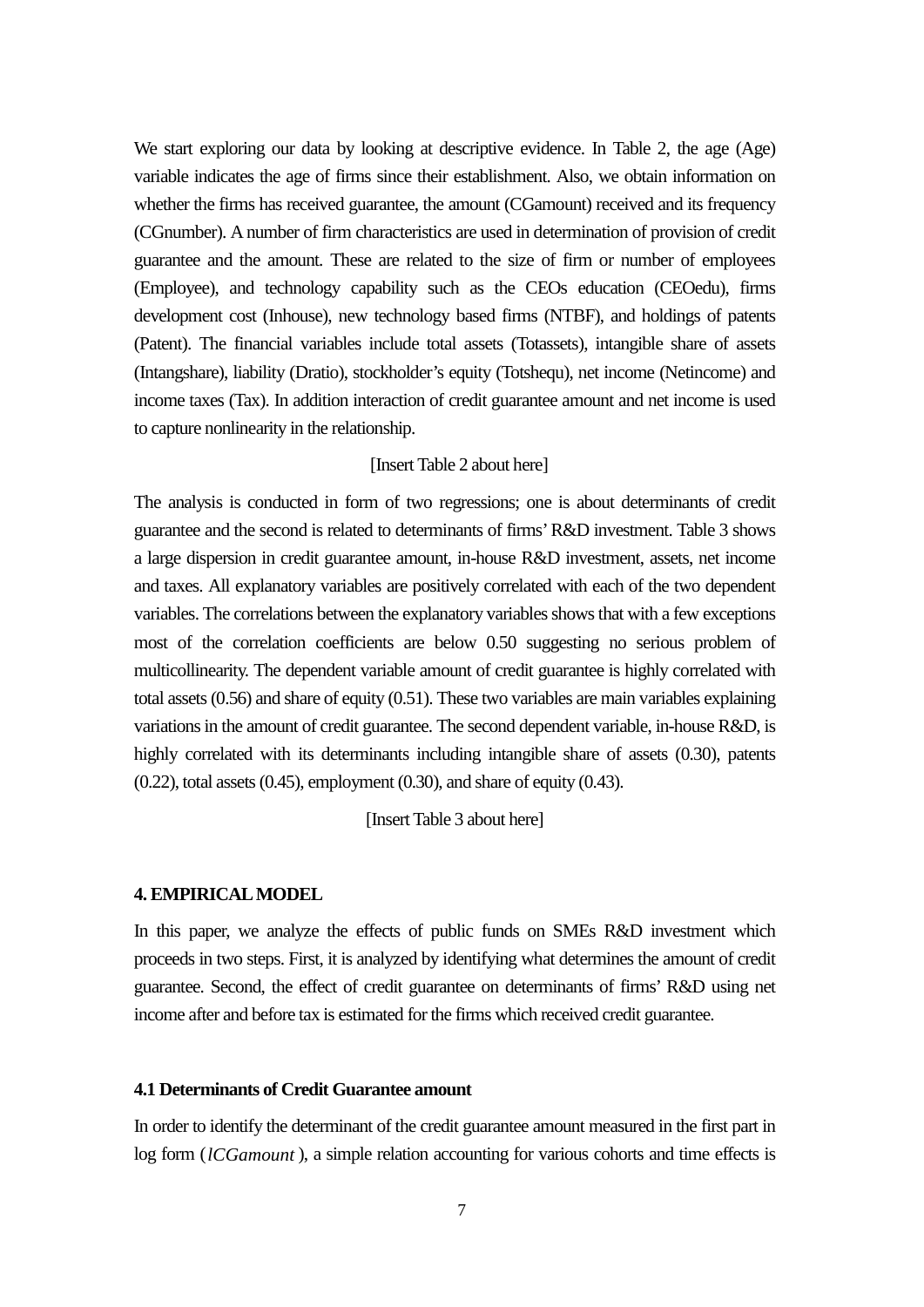specified as follows. The model is estimated by ordinary least squares (OLS) method:

(1)

$$
lCG amount = \beta_0 + \beta_{age} age + \beta_{intangible} intang share + \beta_{pattern} D_{pattern} + \beta_{NTBF} D_{NTBF} + \beta_{age} age^2
$$

$$
+ \beta_{duplication} D_{duplication} + \beta_{logtotalasset} ltot assets + \beta_{deratio} deratio + \beta_{ceo} ceoedu
$$

$$
+ \sum_{i} \beta_i D_{time}^i + \sum_{i} \beta_i D_{size}^i + \sum_{i} \beta_i D_{location}^i location + \sum_{i} \beta_i D_{industry}^i + u_i
$$

where  $D_{\text{dustation}}$  is a dummy variable identifying which firms are provided duplicated

credit guarantees. Duplication is defined by the firm applicants receive guarantees from both credit institutes. The intangible asset share is considered in this model. We also estimated firm's technological characteristic by using patent and NTBF dummy variables and considered size, time, location, and industrial sector dummy variables as well. The location is divided into 16 subsections and compared to Seoul as reference location, which stands for location 1. The size has 5 categories is constructed based on the number of employees. The time is classified from 2001 through 2004 using 2001 as a reference year. At last, in the case of industrial sector, we used a list of industry specific three-digit codes as seen in Table 4. In Table 4 several subsectors, in total 14, with industrial codes from 242 to 722, represent the relatively new venture industries, and the other data do represent old and conventional industries.

#### [Insert Table 4 about here]

This equation considers the relationship between the amount of credit guarantee and features of firms. It includes not only financial data but also non-financial data such as age, size, location, possession of patents, period of application and industrial sector in which firms belong to. In case of financial data, fixed assets and sales are introduced since they are used as objective standards. Inclusion of these group effects in the model lead the model to be considered as a fixed effects (least squares dummy variable) model. The larger between groups are accounted for, but the minor within group variations are neglected.

#### **4.2 Determinants of in-house R&D investment**

In this section, in order to estimate the effect of credit guarantee on the determinants of firms' R&D, we investigate the guarantee influence on the firms' R&D investment by considering the predicted credit guarantee amount as another explanatory variable. In particular, two cases of net incomes after tax and before tax are treated for the determinants of firms' own R&D. Here the estimated amount of credit guarantee is included in the set of regressors to analyze the effect of credit guarantee on R&D investment conditional on other control variables as: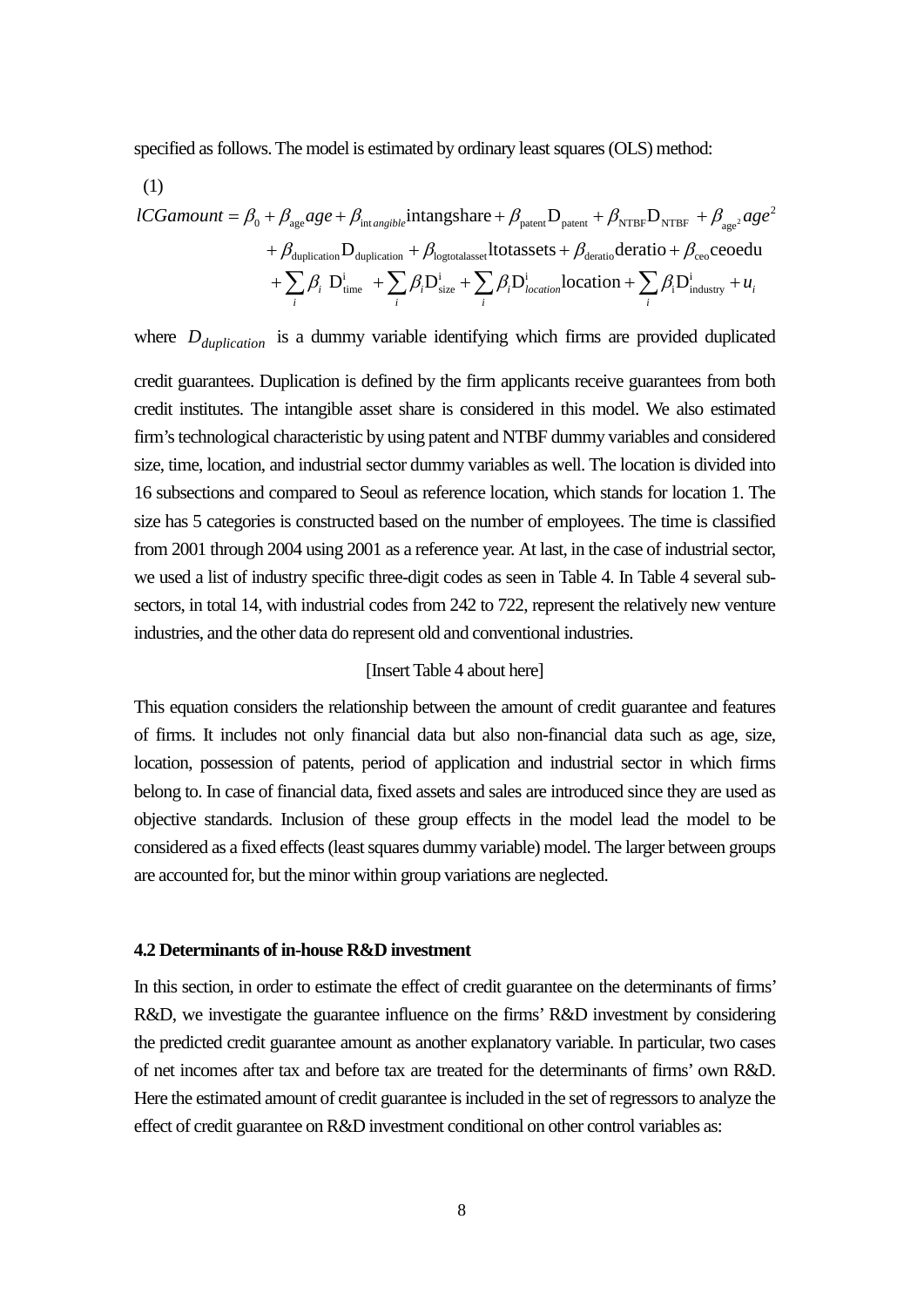$$
l \ln \text{house} = \beta_0 + \beta_{\text{age}}age + \beta_{\text{age}^2}age^2 + \beta_{\text{int-angled}^2}Intangshare + \beta_{\text{pattern}}D_{\text{pattern}} + \beta_{\text{NTBF}}D_{\text{NTBF}}
$$
  
+  $\beta_{\text{duplication}}D_{\text{duplication}} + \beta_{\text{logtotalasset}}Hotases_{t} + \beta_{\text{deratio}}deratio + \beta_{\text{Inetimeome}}Intimome$   
+  $\beta_{\text{ltotshequ}}Hotbshequ + \beta_{\text{Plegamount}} \text{ plcgamount} + \beta_{\text{Plegalneti}} \text{ plcgalneti} + \beta_{\text{ceo}} \text{ceoedu}$   
+  $\sum_{i} \beta_i D_{\text{time}}^i + \sum_{i} \beta_i D_{\text{size}}^i + \sum_{i} \beta_i D_{\text{location}}^i \text{location} + \sum_{i} \beta_i D_{\text{industry}}^i + u_i$ 

where *plcgamount* is the predicted value of credit guarantee amount and plcgalneti is the product of the predicted value of credit guarantee and log net income. The dependent variable, which is the sum of ordinary and development costs, is employed as a proxy indicating the total R&D investment of firms. Other explanatory variables are the same as those are related to credit receipt analysis.

#### **5. EMPIRICAL RESULTS**

#### **5.1 Specification and estimation tests**

Two models are specified and estimated, a model to identify the determinants of level credit guarantee received by a firm and another determinants of its in-house R&D investment. The former is an explanatory variable affecting the later in which they are estimated recursively.

The credit guarantee model is specified by identifying a number of continuous variables such as total assets and ordinary R&D costs, some characteristics of the firms such as age of firm and its square, share of intangible assets, patents, technology conditions, indebtedness and duplicated sources of credit guarantee receipt. In addition several categorical variables are included in the specification such as the level of education of CEO, year of observation, size of firms, location and industrial classifications. Various F-tests suggest that these variables should be included in the specification of the model. The coefficient of determination  $R^2$  indicate that 54% of the variations in the amount if credit guarantee is explained by this model.

The in-house R&D investment model is explained by total assets, predicted credit guarantee amount, net income, interaction of guarantee amount and net income as continuous variables, and several share variables like intangible share, equity share, indebtedness share, age and its square, patent, technology, frequency and duplication of credit guarantee, as well as education, year, size, location, and industry group category variables. Again various F-tests show that these variables should be included in the specification. The model is estimated by using net income before and after tax. The fits of model suggest that 57% of the variation in R&D investment is explained by the models.

$$
(2)
$$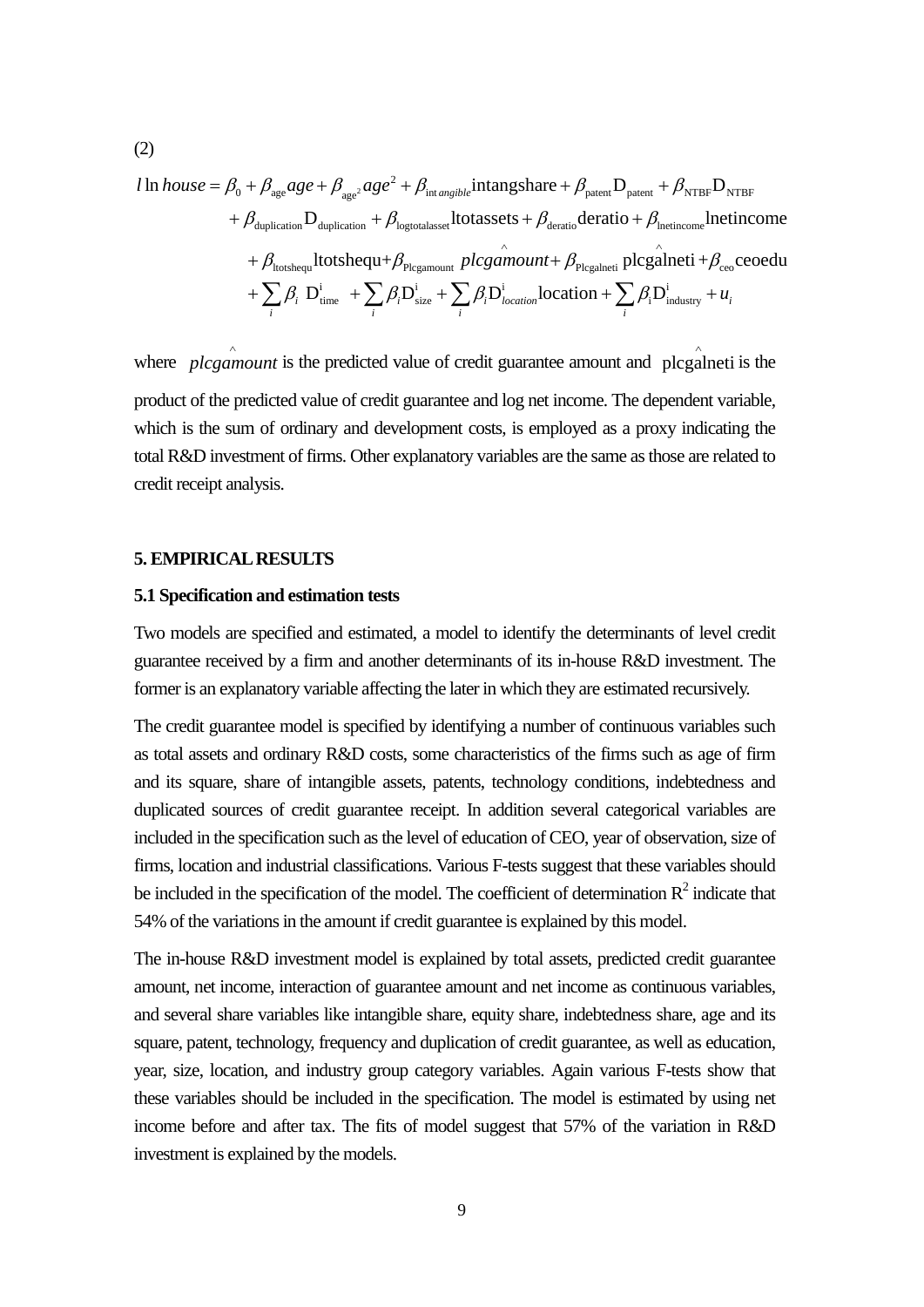#### **5.2 Credit guarantees**

For the analysis of the relationship between credit and firm's performance, we find systematic heterogeneity by characteristics such as industrial sector, technology level, firm size, age, ownership and location of firms. Taking into account the distribution of the firms with respect to their age, we find that most of firms taking credit guarantee are young companies. The cumulative percentages with respect to time are 55.7% for less than 5 years, 82.3% for below 10 years, 93.5% for less than 15 years, and 97.4% for below 20 years, which shows that young firms are main receivers of credit guarantee. We can identify that the firms which have just begun their business have small credit guarantee but the companies with ages of 3 to 5 receive the most credit guarantee fund supplied by KOTEC.

The cumulative distribution of firms receiving credit guarantee by size of firms is also computed. The percentage share is divided into five size classes measured by number of employees. The very small size with less than 20 employees accounts for 69.7% of the sample. The second small size class with less than 50 employees accumulated reached 90.2%. Taking into account for the medium size 3 up to 100 employees, the cumulative distribution reached 96.7%. Accumulation of the remaining large and very large sizes with maximum of 300 and more than 300 employees, respectively, accounts for 99.7% and 100.0% of the cumulative distribution of firms.

Results based on equation (1) showed the factors which determine the credit guarantee amount.  $R<sup>2</sup>$  fitness measure of this model is 0.54 and overall, this model gives statistically highly significant parameter estimates. The result in Table 5 shows that credit guarantee amount is a positive function of the size of firms. It is interpreted as smaller firms are given relatively less credit guarantee. Very likely the positive age association is due to improved security or higher asset size. We also examine credit guarantee amount with respect to 16 locations and 15 industrial sectors using this model. On the average almost all locations, receive lower credit guarantee amount than Seoul serving as reference location. Among the industries, basic iron and steel, computers and office machinery, semiconductor and other electronic components and television and radio transmitters receive higher rate of guarantee, while software consultancy lower rate than the manufacture of pharmaceutical as reference industry. Supply of credit guarantee is increasingly negatively related to time. The decline might be attributed to recovery of the industry and reduced needs after the Asian financial crisis.

As shown in Table 5, the negative but significant age coefficient indicates that the younger firms receive more credit guarantee amounts. However, it is found from the positive coefficient of the age squared that, accounting for initial 4 years of positive relationship, the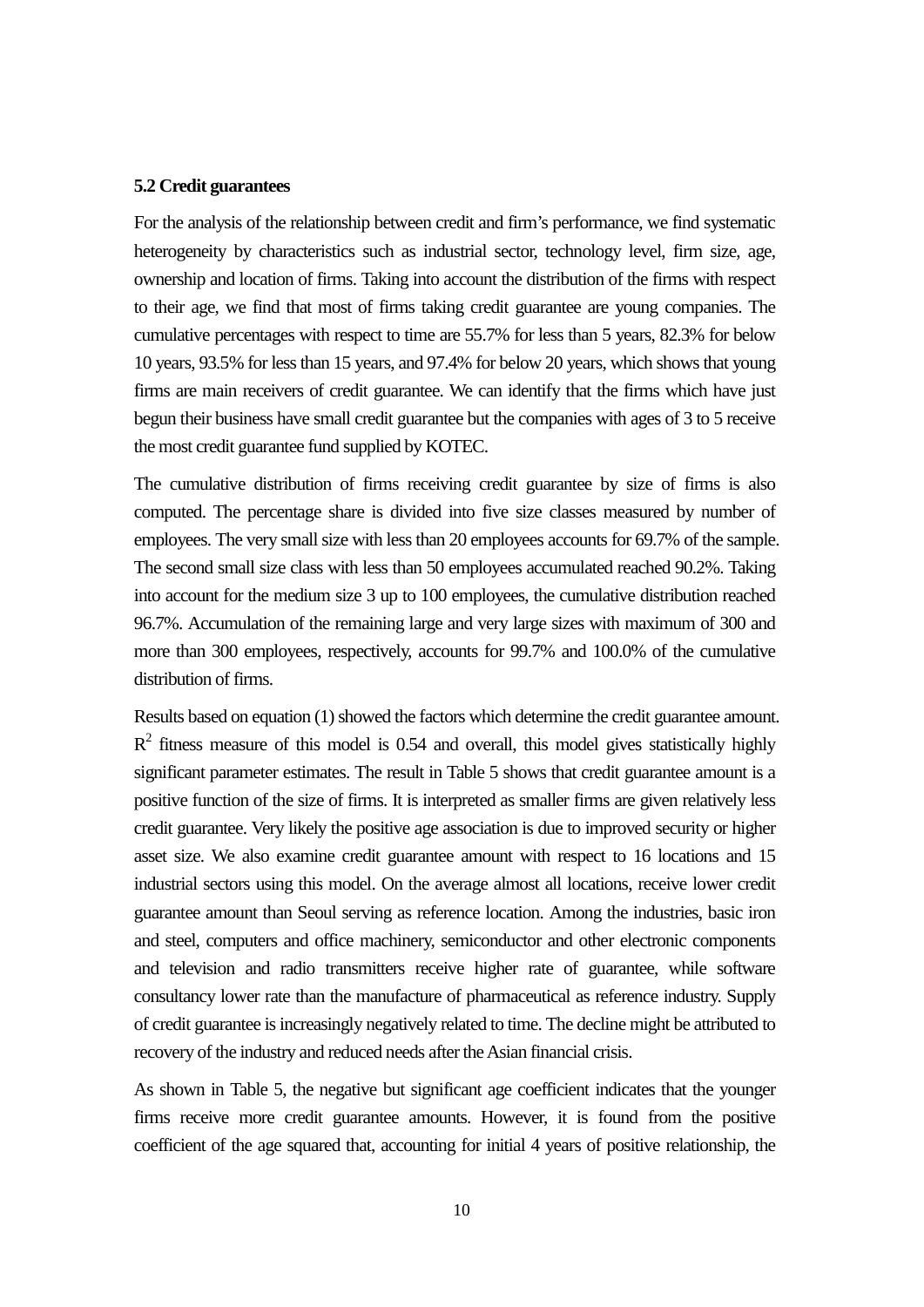relation between age and credit guarantee is non-linear and characterized as U-shaped relationship. Looking at the frequency of number of firms receiving credit guarantee by age of firm shows a positive relationship before 4 years and a negative relationship thereafter. The credit guarantee measured in form of sum value show very similar patterns. This result coincides with the expectation that credit guarantees are preferentially distributed to the new entrants or growing firms. It is consistent with objectives of the guarantee system as well.

As firms possess more intangible assets and new technologies with patents, they are found to receive more credit guarantees. The technology dummy shows that lenders consider technology as an important standard and preference is given to technology-based firms in evaluation of applications. All three technology related explanatory variables, intangible assets, patent and NTBF, are highly correlated in their impacts on credit guarantee amount. A duplication of receipt of guarantee from two sources as expected reduced the demand and supply of credit from each source. Total assets as security and operational capacity has a positive relationship with the guarantee amount received, as well has the ordinary R&D investment cost. Surprisingly the degree of indebtedness despite its negative effect has no significant effect. We also find that firms with higher CEO's education level receive more amount of credit guarantee. The rate is increasing in the level of education. Finally, this model yields highly significant negative values with respect to time, positive with respect to size and mixed considering location and industry dummies.

#### [Insert Table 5 about here]

#### **5.3 Internal R&D investment**

The second model employing equation 2 is estimated by using net incomes before and after taxes, respectively. The results from both model specifications are listed in Table 6. Each model with  $R^2$  of 0.57 shows relatively good fit. This model aimed to find the differences in internal R&D investment using net income before and after taxes but the estimation results are almost the same from the two models.

The dependent variable here is summation of firm's ordinary and development costs. In addition we investigated whether the predicted credit guarantee amount obtained from equation (1) had effect on firms' own R&D investment or not. Results suggest that in firms' R&D investment, public credit guarantee frequency and amount and duplicated guarantees have positive influence. However, none are statistically significantly different from zero effect. The net income seems to have strong and positive effects. The amount of credit guarantee in conjunction with net income has positive effect on R&D investment. That is, the credit guarantee encourages firms to invest in R&D actively.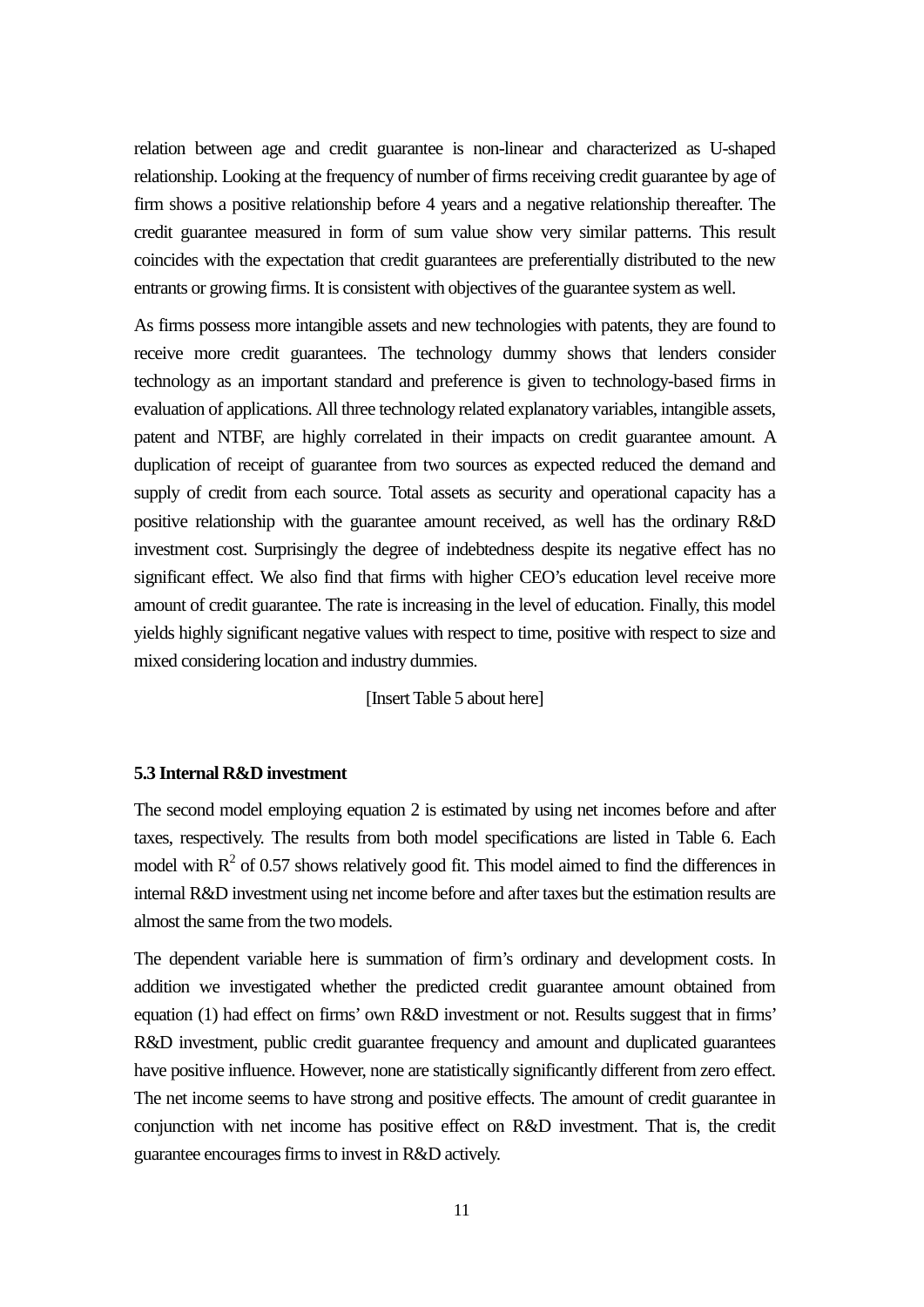It is found that younger or recently established firms are more prawn to R&D investment and the relationship is characterized as an inverted U-shaped with respect to firm's age. These results indicate that there exists an incentive effect of credit guarantee on firms' R&D investments. Also, in the case that firms have more patents and they are selected as a new technology based firm, they invest more in R&D. The effect of patents is strongest among the explanatory variables. However, looking at the duplication of funds, receiving funds from KOTEC twice is found not to result in an increased R&D investment. The fact that the total share of equity has a negative and insignificant relation with the R&D investment is that credit guarantee fund generally goes into technology investment.

Debt ratio denotes the ratio of the total liabilities to the total assets, and a higher such indicates smaller R&D investment. The number of times receiving credit guarantee fund as well as the amount of the fund do not have a significant influence. In addition, surprisingly as the net income of the firms increases, the firms' R&D investment is reduced. The interactive variable (lcgalneti), which is the product of logarithm value of the credit guarantee amount and that of the net income of firms, is shown to have a positive relation with the R&D investment of firms.

The level of CEOs education in an increasing form has positive impact on firms R&D investment. In looking at the development of R&D investment over time we note that only the last year, 2004, is higher compared with the first year, 2001. Results suggest a positive and increasing relationship between size of firms measured as number of employees and firms R&D investment activity. We observe significant heterogeneity in R&D behavior in regards with location of firms. Seoul as reference location seems to have a higher propensity to investment compared to most of other locations. The industrial sectors are also different in their R&D investment. The computer system design, manufacture of television industries and radio and manufacture of computer and office machinery show a high rate of R&D, while manufacture of iron and basic steel low R&D rate.

[Insert Table 6 about here]

#### **5.4 Death Valley and Survival of SMEs**

New technology-based firms have a crucial role to the economic development in Korea. However, these firms suffer from a 'liability of newness', and most emerging technology firms struggle to survive. Especially these firms' problems are directly or indirectly related to their financing needs and sources. In general the new technology based start-ups of Korea are supported by public funds provided through the two national credit guarantee funds. The evidence show that the amount of public financing reduces as time elapses and in parallel private financing increase. The development include gap between the two sources where the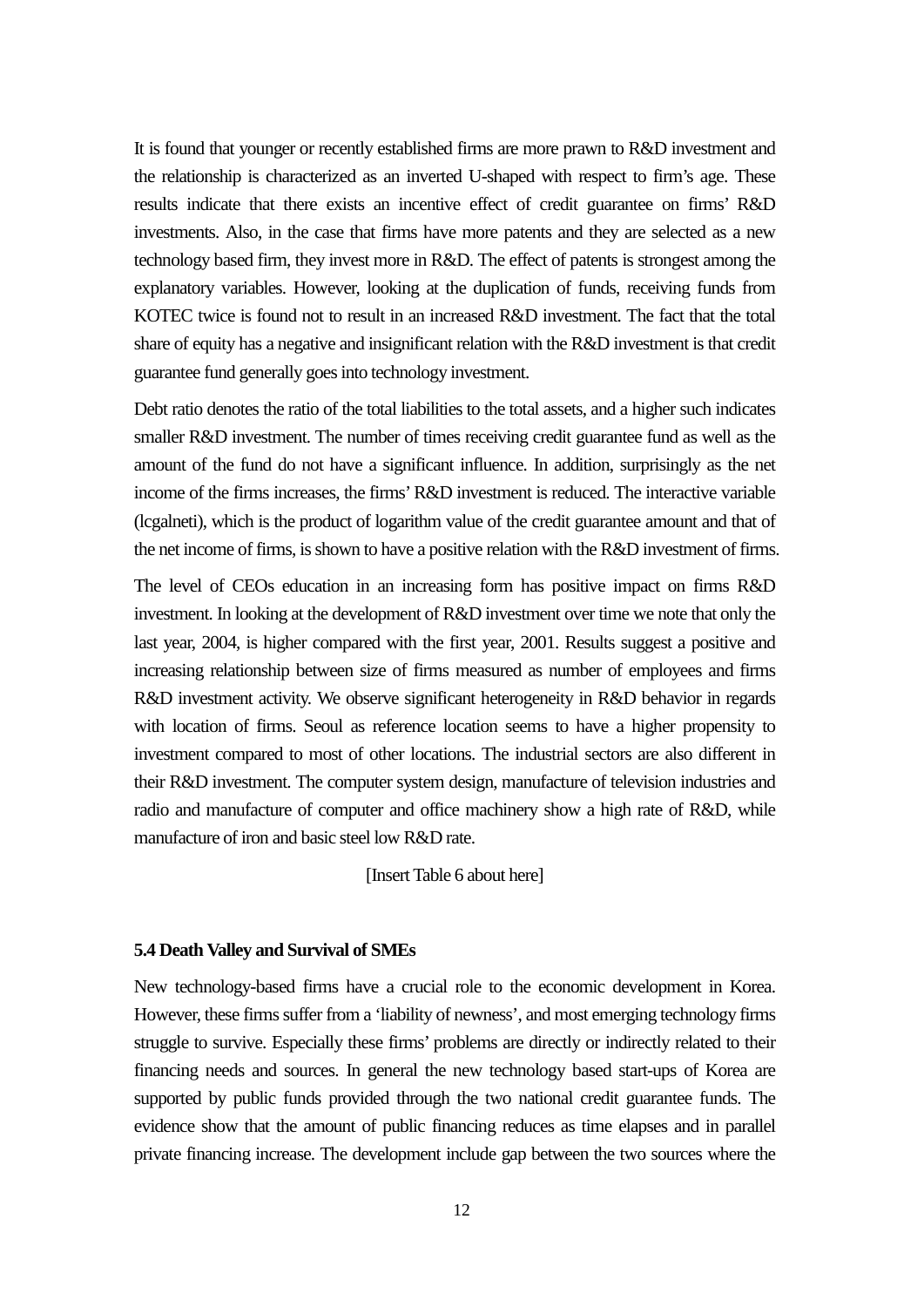difference between the ending point of public financing and the starting point of private financing is referred to as 'Death Valley'. Therefore, as the difference gets deeper and wider, the start-ups go through serious financial problems threatening their survival.

A look at the distributional relationship between credit guarantee amounts received by firms and their total R&D investment shows that the credit guarantee and R&D investment lines cross at around 3 years age resulting into a Death Valley gap around 2-4 years of age. At this point we can find evidence of Death Valley among young firms with age below five years.

Previous research has shown that survival and performance of SME is highly affected by access to credit guarantee. Few of these studies based on current data are reviewed below. These studies have good coverage on the exploitation of the information containing the data on survival of firms and use advanced methodology. Thus, instead of conducting survival analysis we briefly resent their main findings.

Kang et al. (2008) studied the effect of credit guarantee policy on survival and performance of SMEs by using regression analysis method. The analysis shows that the size and age play a decisive role in survival and performance of firms. In addition to size and age the firms are also differentiated by industrial sector they participate in. High survival likelihood of old firms establishes that management experience was the critical factor in the aftermath of the Asian financial crisis. Larger firms are also found superior in performance. This is explained by the fact that large firms accumulated growth potential by investment in R&D and innovative restructuring, while SMEs suffered from shortage of finances and loss of competitiveness.

Oh et al. (2009) is another study that evaluates credit guarantee policy by adopting propensity score matching methodology. The authors evaluate the effect of the guarantee policy in terms of growth in size of the firm, R&D, investment, productivity, and survival of firms in the post crisis period, by comparing guaranteed with non-guaranteed firms. The results suggest that credit guarantees influenced significantly firms' ability to maintain their size and it increased their survival rate. However, it did not increase their R&D, investment, growth and productivity. Due to the adverse selection problem, firms with lower productivity were receiving guarantees which made the process of creative destruction less effective in manufacturing. The policy was also criticized for its lack of effective selection mechanism and interference in the market mechanism with disturbing impacts on the restructuring plan leading to overcapacity among SMEs.

In a third study Oh et al. (2009) conduct a comparative analysis of plant dynamics in the Korean manufacturing. The analysis is performed by size classes and sources of TFP growth are decomposed into entry, exit, and survival effects of plants. Additional survival analyses investigate internal and external determinants of the survival of plants. The results from chain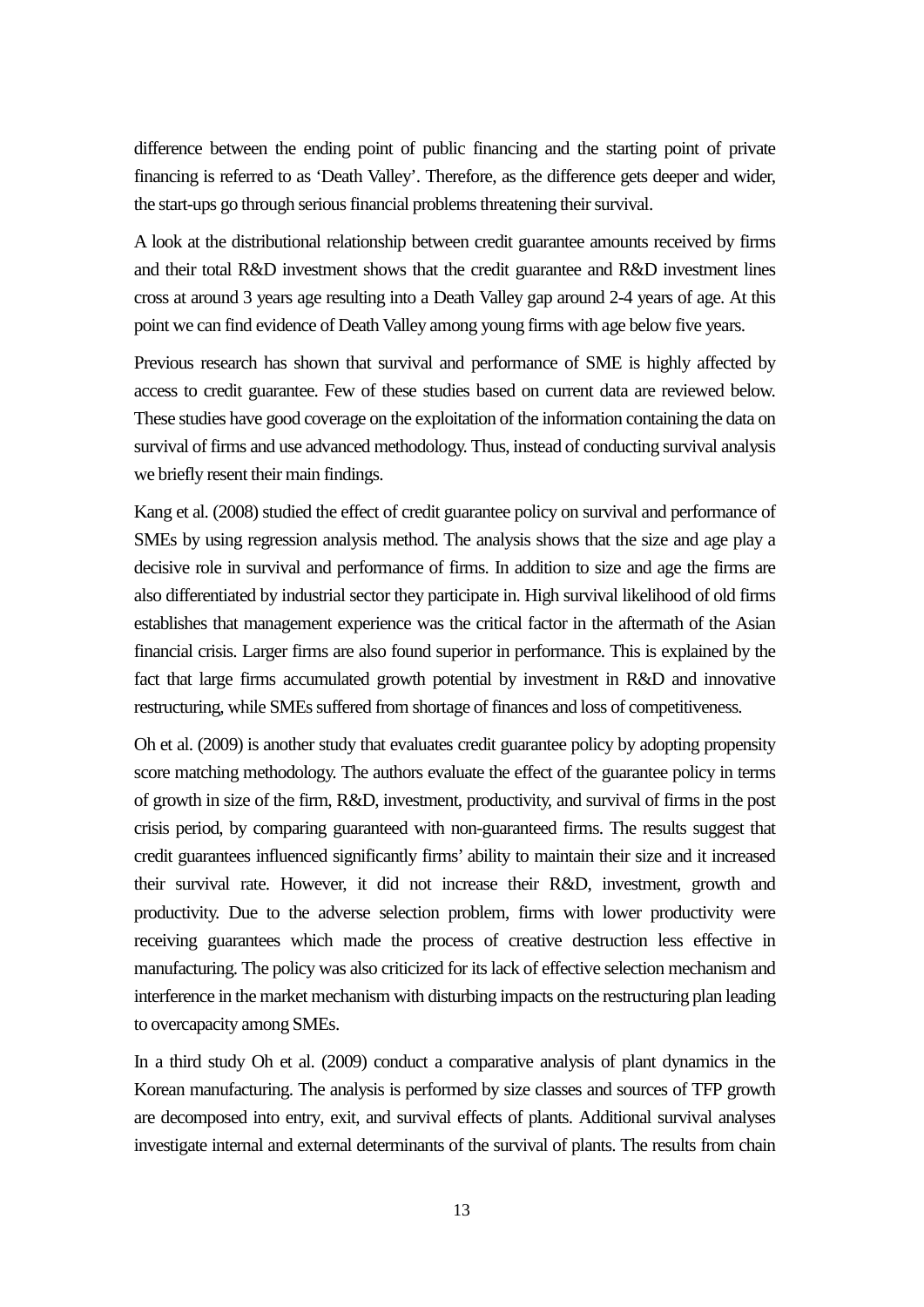based productivity analysis indicate that the exit of SMEs with higher productivity is becoming problematic in the post-Asian crisis period. The improvements in large-scale establishments after the crisis appeared to occur in high-technology industrial sectors; while SMEs in low-technology industries are suffering from a sluggish market selection process.

Kaplan Meier survival curve in Oh et al. (2009) show that export, R&D investment, and multiplant production enhance the survival rates of plants. However, export activities have the strongest effect followed by R&D. Cox regression of plant's survival analysis suggests that both internal and external variables affect the survival of plants. GDP growth, R&D, export, multi-plant, and number of employees have a positive association with the survival of the plants. The sectoral growth implies that during the boom period, the entry rate and competition would increase, negatively affecting the survival rates of plants. The TFP level shows that the TFP level was not a very important factor for the survival of SMEs, but high productivity level was a very important factor for the survival of LSEs.

The above discussion leads us to conclude that financial support for SMEs must be designed counter-cyclically, i.e., the amount of credit provision must gradually decrease in keeping with the progress of recovery from the crisis and economic boom. The support policy targeting SMEs must focus more on improved selection mechanism of firms requiring support. The objective must be to enhance productivity, not merely as a broader support measures. In allocation of scarce credit resources, preference must be given to firms with higher productivity rates in order to improve their survival rates. This will eventually enhance the productivity growth of the entire industry. In order to assist in the survival of SMEs, the government support must be such that it stimulates SMEs to initially begin with moderate size in order to avoid external risks and be able to compete in the market primarily with their internal resources ability. Policies promoting R&D and the export activities of firms can also assist to improve the survival rate of SMEs.

#### **6. SUMMARY AND CONCLUSIONS**

In recent years, various kinds of public funds have been committed to SMEs in Korea, but their effects have not been evaluated effectively. In order to ensure effective management of such funds, evaluation of the effects and the feedback information from the previously invested public funds need to be utilized in the future selection of worthy recipient firms.

In this paper we used a large firm level data to study how credit guarantee amount is determined and how it affects firms' R&D investment. In analysis of the relationship between duration of credit and firm's survival and performance, we segment in several characteristics of firms such as industrial sector, technology level, firm size, age, financial status, ownership,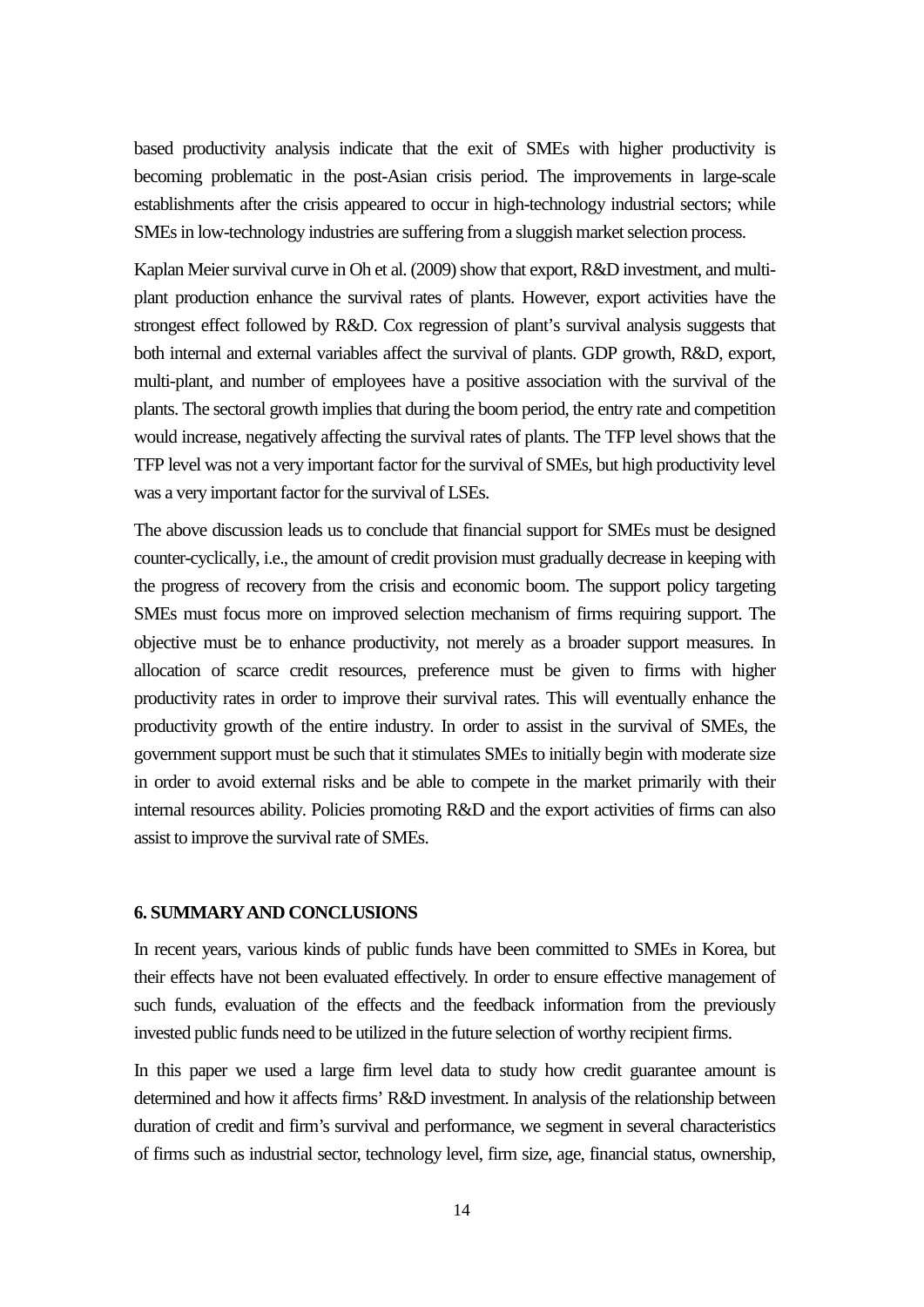location and industrial sector. Finally we look into elasticity of credit fund and R&D investment of firms with respect to several firm characteristics.

Through this exercise, we found the factors determining the level of credit guarantee and inhouse R&D, which include development and R&D investment costs, and their interaction, especially the tradeoff between the two and how they form the Death Valley. The results we obtain are from a sample of firms which requested credit guarantees form one or two credit guarantee funds during the period 2001 to 2004. The impact of credit guarantees on R&D of SMEs in Korea is analyzed at covering the economic recovery period of post the Asian economic crisis.

Estimation of model with determinants of credit guarantee amount led us to identification of several such determinants. The age of firms show to have a negative effect at a decreasing rate as older firm use international sources of finances and have well established relation with the financial market. High levels of total assets and intangible share are positively associated with the amount credit guarantee. Number of patents, NTBF and education of the CEO also impacted positively the amount. We find positive relationship between size of firm and credit guarantee suggesting the small firms to have limited access to R&D investment finances. It must be explained by their small size and lack of organization and research capacity.

In order to measure the effect of credit guarantees on research, the relationship between credit guarantee and R&D investment of firms is analyzed. The amount and frequency of credit guarantee provisions have positive effects on R&D expenditures of SMEs but it is not statistically significant. The distribution of receiving firms show that about 55% of firms have operated less than five years and 82% of firmsless than ten years. Also 83% of firms belong to new technology based firm category. Based on these we find that the credit guarantee support is concentrated on younger firms. The ratio of credit guarantee amounts to total assets is positively correlated with R&D investment. The statistics clearly shows that the amount of credit guarantee and R&D cost is gradually increasing during the early years of firm's operation. The amounts peak at the  $3<sup>rd</sup>$  year for the credit guarantee and at the  $5<sup>th</sup>$  year for inhouse R&D cost, respectively. Therefore, it seems clear that a large amount of resources are spent for the R&D during the first 5 years of establishment of firms. However, the shape of credit guarantee and R&D investment indicates that credit guarantee amount decreases steeply. The data show that age is a crucial factor to the level and relationship between credit guarantee and R&D investment of firms.

The emergence of new technology-based firms affects economic development positively. However, new organizations in general and new technology-based firms in particular, suffer from a 'liability of newness', and most emerging technology firms struggle to survive.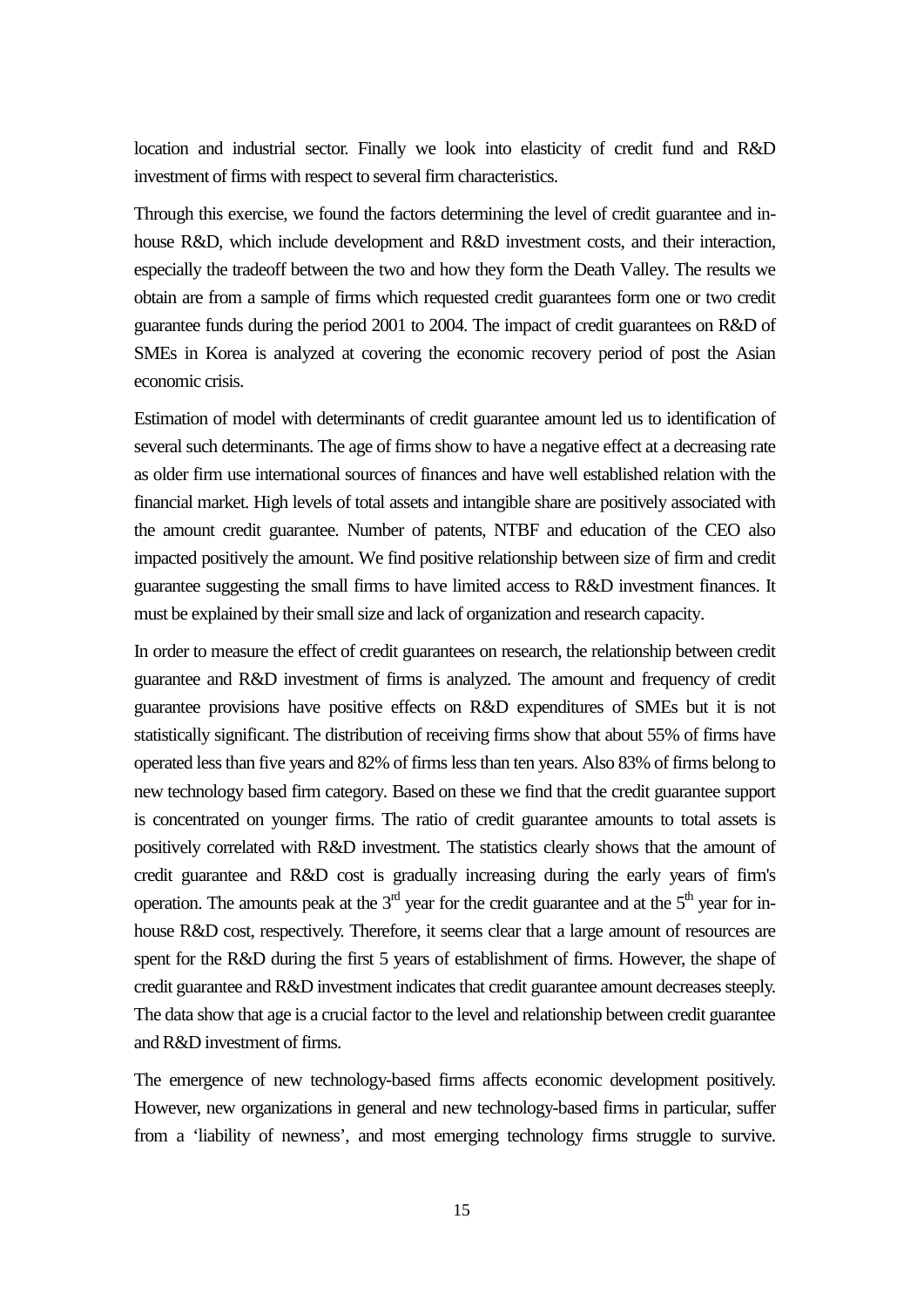Especially these problems are affected by the financing source. In general the new technology based start-ups are supported by public funds. However, the amount of financing reduces as time elapses and private financing increase. The difference between the ending point of public financing and the starting point of private financing gets deeper and wider, as the start-upsface financial problems. This shows evidence of Death Valley among young firms.

As revealed in other studies patent, assets, employees and total stock share of equity play a decisive role in provision of credit guarantee and its amount as well as the R&D investment of firms. The amount of guarantee and R&D investment differ over time, across industries, and locations. This result is in favor of government policy which aimed at balancing the economic development. Therefore, the total amount and distribution of credit guarantee allocated to firms should be aligned with politics targeting to balance the development and firm dynamics at the national level.

#### **Acknowledgement**

The author would like to thank representative of the Korea Technology Credit Guarantee Fund (KOTEC) for providing the data.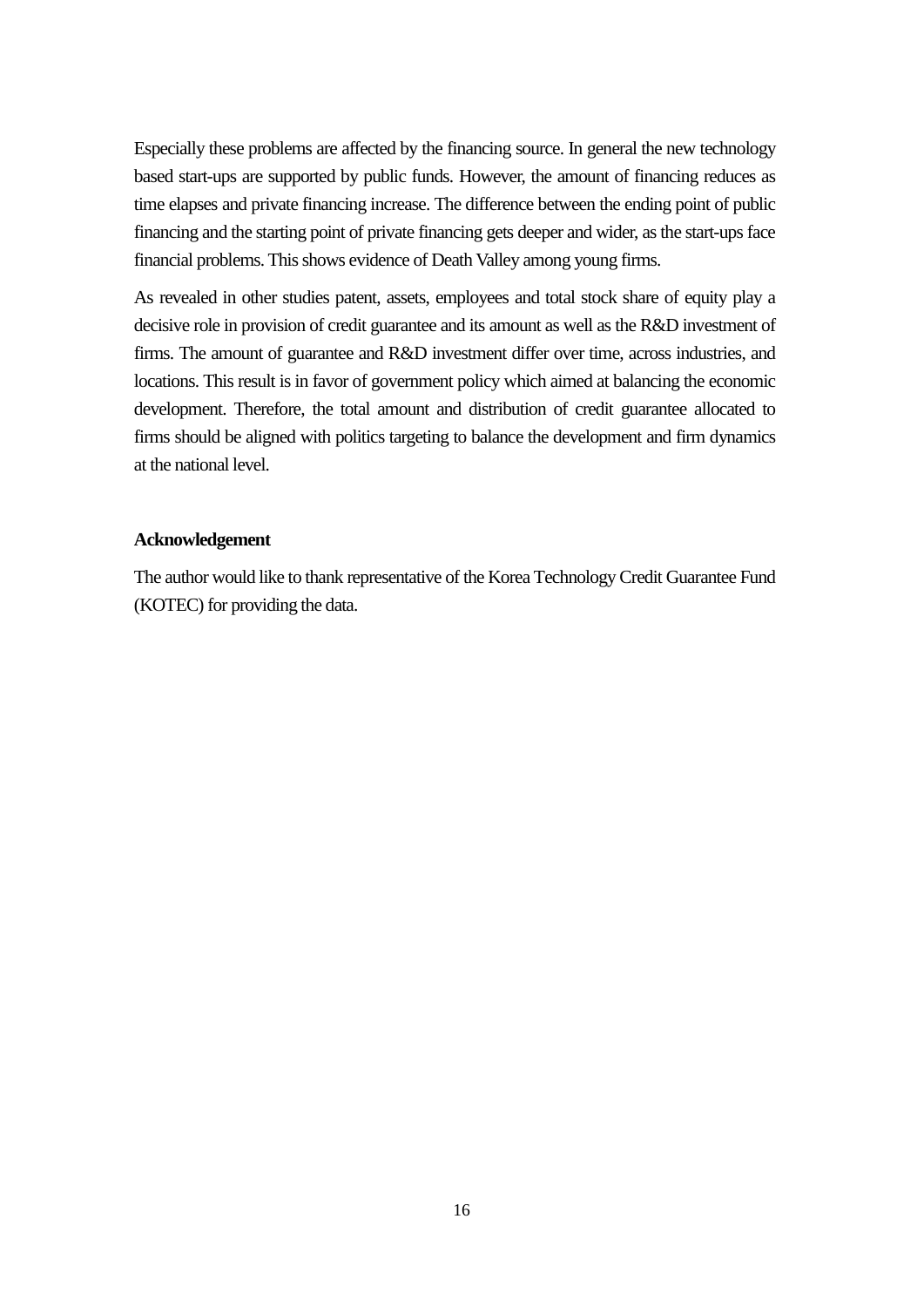#### **REFERENCES**

- Arping, S., Lóránth, G. & Morrison, A.D. (2010). [Public initiatives to support entrepreneurs:](http://www.sciencedirect.com/science/article/pii/S1572308909000400)  [Credit guarantees versus co-funding.](http://www.sciencedirect.com/science/article/pii/S1572308909000400) Journal of Financial Stability, 6(1), 26-35.
- Arrow, K.J. & Kurz, M. (1970). Public Investment, the Rate of Return and Optimal Fiscal Policy. The John Hopkins Press, Baltimore.
- Aschauer, D.A. (1988). The equilibrium approach to fiscal policy. Journal of Money, Credit and Banking, 20, 41-62.
- Aschauer, D.A. (1989a). Is public expenditure productive? Journal of Monetary Economics, 23, 177-200.
- Aschauer, D.A. (1989b). Does public capital crowd out private capital? Journal of Monetary Economics, 24, 171-188.
- Banker, R.D., Chang H., Janakiraman, S.N. & Konstans, C. (2004). A balanced scorecard analysis of performance metrics. European Journal of Operational Research, 154, 423– 436.
- Barro, R.J. (1989). The neo-classical approach to fiscal policy. In: Barro, R.J., Ed., Modern Business Cycle Theory. Harvard University Press, Cambridge.
- Borensztein, E. & Lee, J. (2002). Financial crisis and credit crunch in Korea: evidence from firm-level data.Journal of Monetary Economics, 49, 853-875.
- Baxter, M. & King, R.G. (1993). Fiscal policy in general equilibrium. American Economic Review, 83, 315-334.
- David, P.A., Hall. B. & Toole, A. (2000). Is public R&D a complement or substitute for private R&D? A review of the econometric evidence. Research Policy, 29, 497–529
- Domac, I. & Ferri, G. (1998). The Impact of Financial Shocks: Evidence from Korea. The World Bank. Working Paper.
- Dong, Y.K. (1998). Credit crunch and shocks to firms: Korean experience under the Asian financial crisis, Emerging Markets Review, 198-210.
- Frei, F.X. & Harker, P.T. (1999). Measuring aggregate process performance using AHP1. European Journal of Operational Research, 116(2), 436–442.
- Ghosh, S.R. & Ghosh, A.R. (1999). East Asia in the Aftermath: Was there a Crunch? IMF. WP/99/38.
- Hancock, D. & Wilcox, J.A. (1998). The 'credit crunch' and the availability of credit to small business. Journal of Bank Finance, 22, 983-1014.
- Howe, J.D. & McFetridge, D.G. (1976). The determinants of R&D expenditures. Canadian Journal of Economics, 9, 57–71.
- Kang, J.W., Heshmati A. & Choi, GG (2008). Effect of Credit Guarantee Policy on Survival and Performance of SMEs in Republic of Korea, Small Business Economics, 31, 445-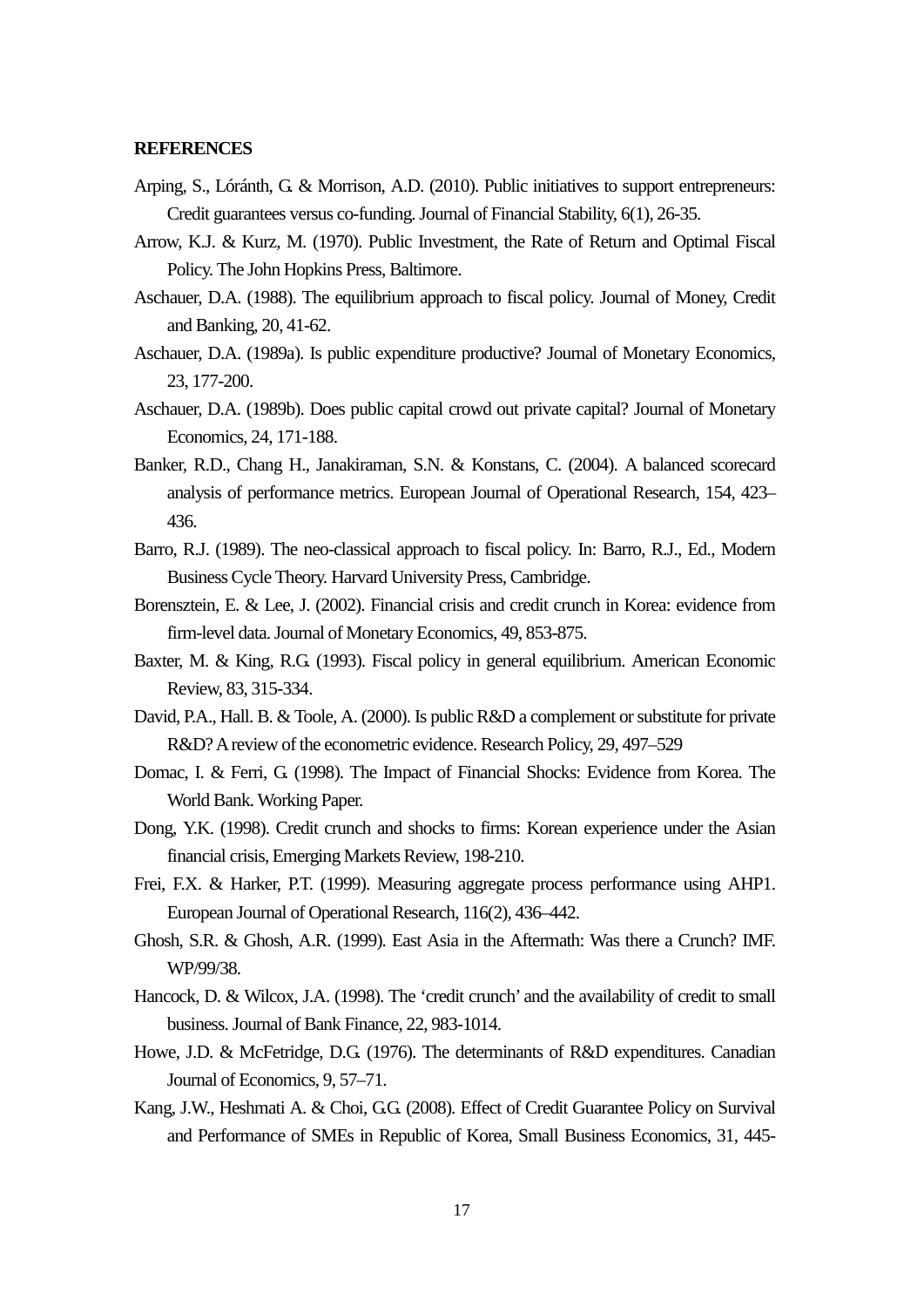462.

- Kim, H.E. (1999). Was the Credit Channel a Key Monetary Transmission Mechanism following the Recent Financial Crisis in the Republic of Korea? The World Bank Policy Research Working Paper 2103.
- Kim, L. & Nugent, J.B. (1999). Korean SMEs and Their Support Systems, in Brian Levy, Albert Berry and Jeffrey B. Nugent (eds.), Fulfilling the Export Potential of Small and Medium Firms, Boston: Kluwer. Small and Medium Enterprises in Korea: Achievements.
- Laeven, L. (2002). [Financial constraints on investments and credit policy in Korea,](http://www.sciencedirect.com/science/article/pii/S1049007802001112) Journal of Asian Economics, 13(2), 251-269.
- Lee, K.W. (2006). Effectiveness of government's occupational skills development strategies for small- and medium-scale enterprises: A case study of Korea. International Journal of Educational Development, 26, 278–294.
- Luc, L. (2002). Financial constraints on investments and credit policy in Korea. Journal of Asian Economics, 13, 251-269.
- Martinsons, M., Davison R. & Tse, D. (1999). The balanced scorecard: A foundation for the strategic management of information systems. Decision Support Systems, 25, 71–88.
- Milis, K. & Mercken, R. (2004). The use of the balanced scorecard for the evaluation of Information and Communication Technology projects, International Journal of Project Management, 22, 87–97.
- Moon, T.H. & Sohn, S.Y. (2005). Intelligent approach for effective management of governmental funds for small and medium enterprises. Expert Systems with Applications, 29, 566–572.
- Nugent, J.B. & Yhee, S.J. (2002). Small and Medium Enterprises in Korea: Achievements: Constraints and Policy Issues. Small Business Economics, 18, 85–119.
- Oh, I., Lee. D.J., Heshmati A. & Choi, GG (2009). Evaluation of Credit Guarantee Policy using Propensity Score Matching, Small Business Economics, 33(3), 335-351.
- Oh, I., Heshmati, A., Baek, C. & Lee, J.D. (2009). Comparative Analysis of Firm Dynamics by Size: The Korean Manufacturing, Japanese Economic Review, 60(4), 512-538.
- Oh, I., Lee, J.D. & Heshmati, A. (2008). Total Factor Productivity in Korean Manufacturing Industries, Global Economic Review, 37(1), 23-50.
- Ono, A., Uesugi I. & Yasuda, Y. (2013). [Are lending relationships beneficial or harmful for](http://www.sciencedirect.com/science/article/pii/S1572308913000065)  [public credit guarantees? Evidence from Japan's Emergency Credit Guarantee Program,](http://www.sciencedirect.com/science/article/pii/S1572308913000065) Journal of Financial Stability, 9(2), 151-167.
- Park, K.L., Ahn, C.M., Kim, D.H. & Kim, S.K. (2013)[. An empirical study of credit spreads in](http://www.sciencedirect.com/science/article/pii/S0927538X12000558)  [an emerging market: The case of Korea,](http://www.sciencedirect.com/science/article/pii/S0927538X12000558) Pacific-Basin Finance Journal, 21(1), 952-966.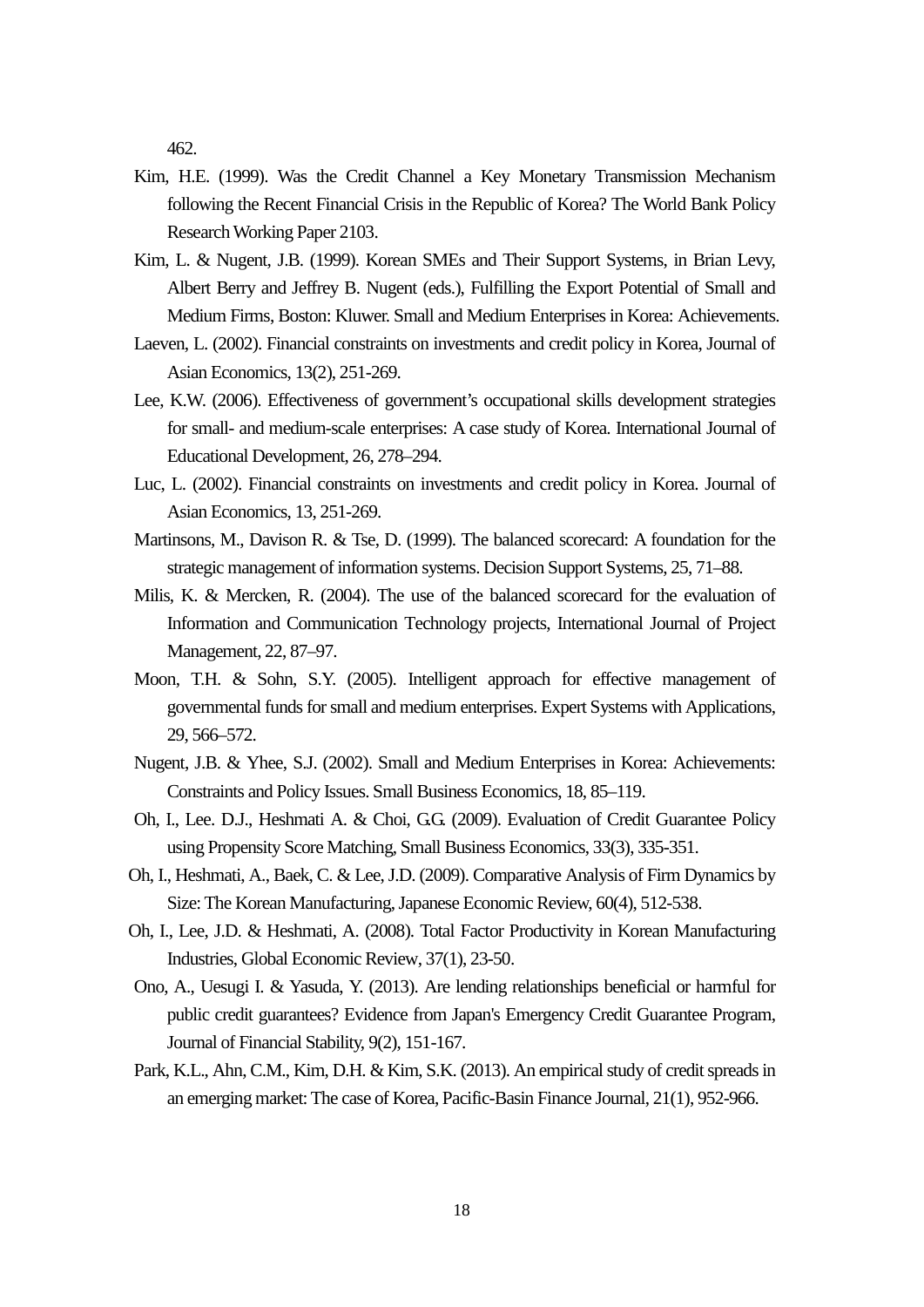- Uesugi, I., Sakai, K. & Yamashiro, G.M. (2010). The Effectiveness of Public Credit [Guarantees in the Japanese Loan Market,](http://www.sciencedirect.com/science/article/pii/S0889158310000328) Journal of the Japanese and International Economies, 24(4), 457-480.
- Yurdakula, M. & Tansel, Y. (2004). AHP approach in the credit evaluation of the manufacturing firms in Turkey. International Journal of Production Economics, 88, 269– 289.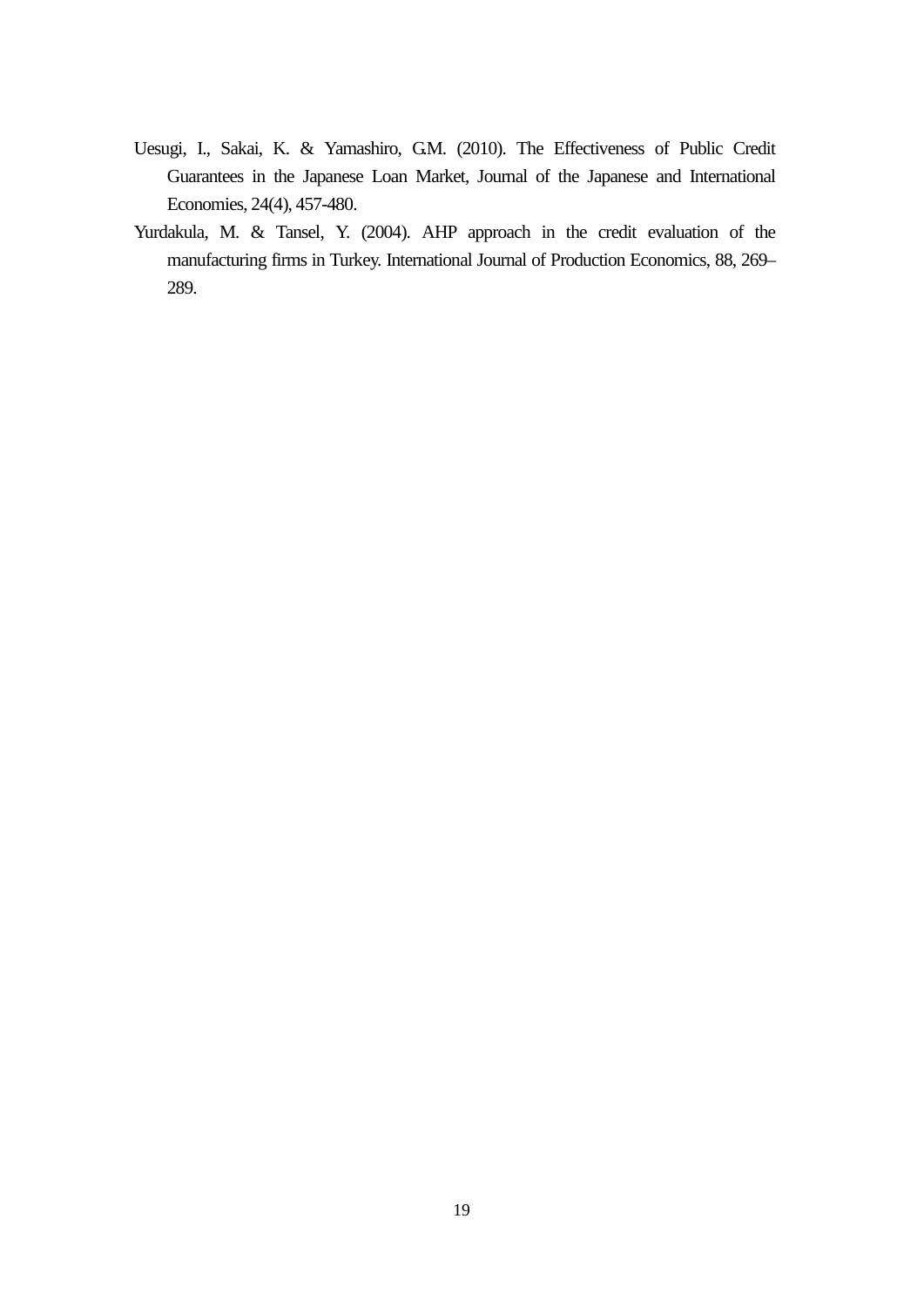|              | 1997   | 1998   | 1999   | 2000   | 2001   | 2002   | 2003   |
|--------------|--------|--------|--------|--------|--------|--------|--------|
| <b>KCGF</b>  | 11.329 | 21.454 | 19.621 | 22,592 | 31.268 | 32.514 | 32.734 |
| <b>KOTEC</b> | 5.724  | 11.340 | 11,306 | 12.498 | 16.161 | 16.523 | 16.746 |
| Total        | 17.053 | 32.794 | 30.927 | 35,090 | 47.429 | 49,037 | 49.480 |

**Table 1. Development of credit guarantee amount over time and by fund (billion won).**

Note: Korea Credit Guarantee Fund (KCGF) and Korea Technology Credit Guarantee Fund (KOTEC)

**Table 2. Definition of variables.**

| Variable           | Description                                       |
|--------------------|---------------------------------------------------|
| Year               | 2001-2004                                         |
| <b>CGamount</b>    | The amount of credit guarantee                    |
| <b>Inhouse</b>     | Develop $costs + ordinary cost$                   |
| Age                | Age of firms                                      |
| <b>IntangShare</b> | Intangible assets                                 |
| Patent             | Holding patent or not                             |
| <b>NTBF</b>        | New tech based firm or not                        |
| <b>TotAssets</b>   | <b>Total assets</b>                               |
| Employee           | The number of employees                           |
| <b>DEratio</b>     | <b>Total Liabilities /total assets</b>            |
| <b>NetIncome</b>   | Net income                                        |
| <b>Tax</b>         | Income taxes                                      |
| <b>TotShEqu</b>    | Total stockholders' equity                        |
| CGnumber           | Number of credit guarantee                        |
| CGamount           | The amount of credit guarantee                    |
| CgaNeti            | <b>CGamount x NetIncome</b>                       |
| CEOedu             | CEO education (high value has more school career) |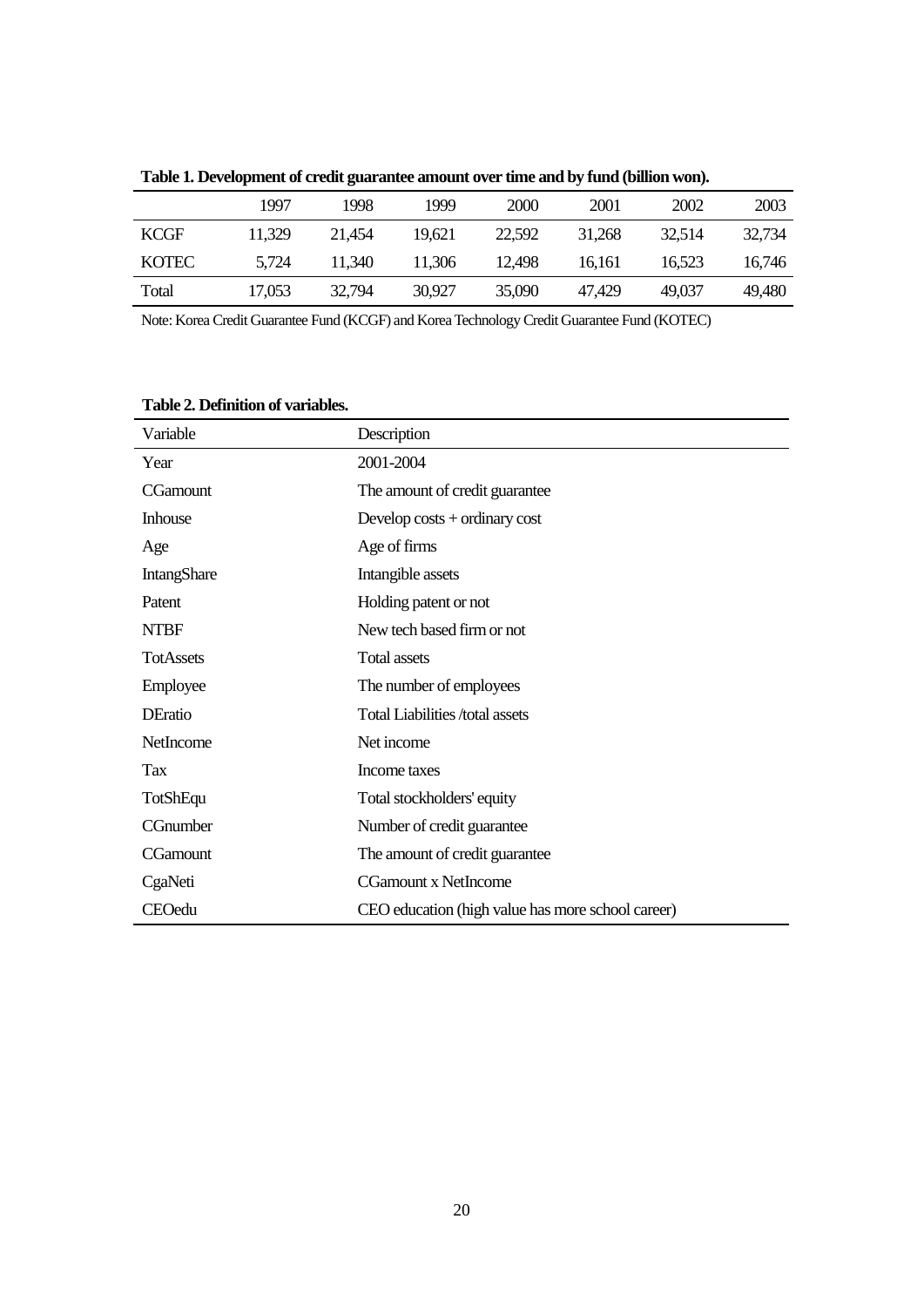| Variable                  | Mean      | Std. Dev. |
|---------------------------|-----------|-----------|
| Credit Guarantee amount   | 337.6999  | 835.3139  |
| In-house R&D investment   | 84.7303   | 426.2624  |
| Age                       | 6.6930    | 5.3147    |
| Intangible share          | 0.0372    | 0.1077    |
| Patent                    | 0.2998    | 0.4582    |
| <b>NTBF</b>               | 0.8270    | 0.3781    |
| <b>Total assets</b>       | 2383.0000 | 7599.0000 |
| Employee                  | 22.4300   | 39.4544   |
| Debt-Equity ratio         | 0.5571    | 0.2740    |
| Net income                | 57.3947   | 818.2582  |
| Tax                       | 74.2279   | 941.4965  |
| <b>Total Share Equity</b> | 816.3480  | 2836.0000 |

**Table 3. Descriptive statistics, 2001-2004, 45,749 observations.**

### **Table 4. Three-digit classification of industries**

| Industrial code | Industry                                                                   |
|-----------------|----------------------------------------------------------------------------|
| 242             | Manufacture of Pharmaceuticals, Medicinal Chemicals and Botanical Products |
| 300             | Manufacture of Computers and Office Machinery                              |
| 321             | Manufacture of Semiconductor and Other Electronic Components               |
| 322             | Manufacture of Television and Radio Transmitters and Apparatuses for       |
|                 | Line Telephony and Line Telegraphy                                         |
| 331             | Manufacture of Medical Appliances and Instruments                          |
| 721             | <b>Computer System Design and Consultancy</b>                              |
| 722             | Software Consultancy and Supply                                            |
| 241             | Manufacture of Basic Chemicals                                             |
| 243             | Manufacture of Other Chemical Products                                     |
| 244             | Manufacture of Man-Made Fibers                                             |
| 252             | <b>Manufacture of Plastic Products</b>                                     |
| 271             | Manufacture of Basic Iron and Steel                                        |
| 291             | Manufacture of General Purpose Machinery                                   |
| 343             | Manufacture of Parts and Accessories for Motor Vehicles and Engine         |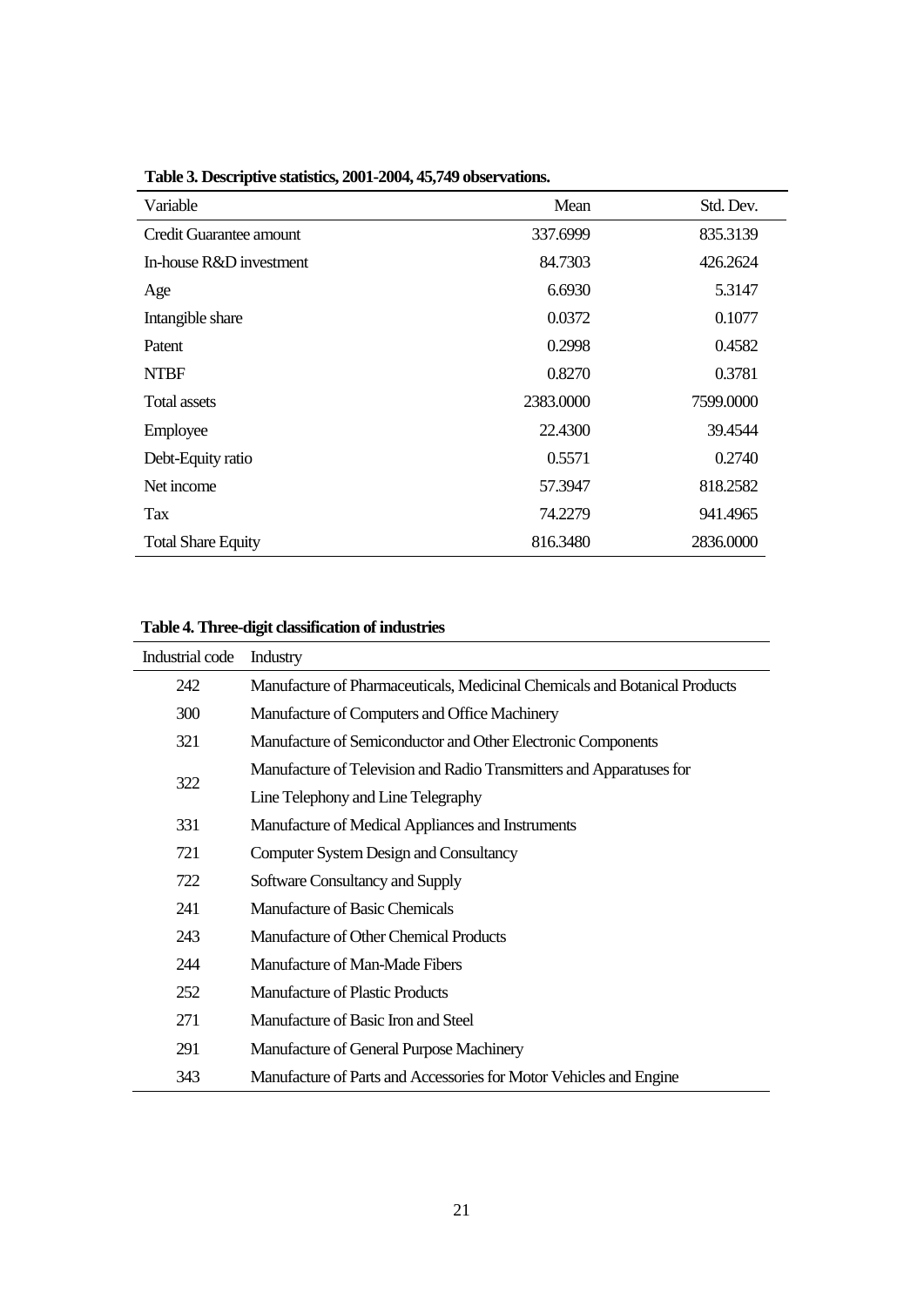| Variable                   | Parameter Estimate | <b>Standard Error</b> | t-value  | Pr >  t |
|----------------------------|--------------------|-----------------------|----------|---------|
| Intercept                  | 2.5682***          | 0.0210                | 122.61   | 0.0001  |
| Age                        | $-0.0100***$       | 0.0017                | $-5.94$  | 0.0001  |
| Age <sup>2</sup>           | $0.0002***$        | 0.0001                | 4.00     | 0.0001  |
| Intangible share of assets | $0.1581***$        | 0.0400                | 3.95     | 0.0001  |
| Patent                     | $0.1426***$        | 0.0094                | 15.10    | 0.0001  |
| <b>NTBF</b>                | $0.1287***$        | 0.0110                | 11.71    | 0.0001  |
| Duplication                | $-0.1230***$       | 0.0079                | $-15.60$ | 0.0001  |
| Log Total Assets           | $0.3542***$        | 0.0032                | 111.22   | 0.0001  |
| Log Ordinary R&D cost      | $0.0394***$        | 0.0033                | 11.89    | 0.0001  |
| Debt/Equity ratio          | $-0.0084$          | 0.0156                | $-0.53$  | 0.5932  |
| CEO edu2                   | $0.0867***$        | 0.0083                | 10.51    | 0.0001  |
| CEO edu3                   | $0.2071***$        | 0.0149                | 13.87    | 0.0001  |
| T2002                      | $-0.0417***$       | 0.0099                | $-4.20$  | 0.0001  |
| T2003                      | $-0.1072***$       | 0.0097                | $-11.10$ | 0.0001  |
| T2004                      | $-0.2393***$       | 0.0119                | $-20.04$ | 0.0001  |
| size2                      | $0.3501***$        | 0.0107                | 32.76    | 0.0001  |
| size3                      | $0.6715***$        | 0.0173                | 38.78    | 0.0001  |
| size4                      | 0.9683***          | 0.0249                | 38.92    | 0.0001  |
| size <sub>5</sub>          | 1.2186***          | 0.0671                | 18.16    | 0.0001  |
| $R^2$                      |                    | 0.5358                |          |         |
| <b>RMSE</b>                |                    | 0.7950                |          |         |
| Observation                |                    | 45749                 |          |         |

**Table 5. Parameter estimates from Model 1 of determinants of credit guarantee amount.** 

The model included dummy variables for 17 locations and 15 industrial sectors.Robust standard erroes.